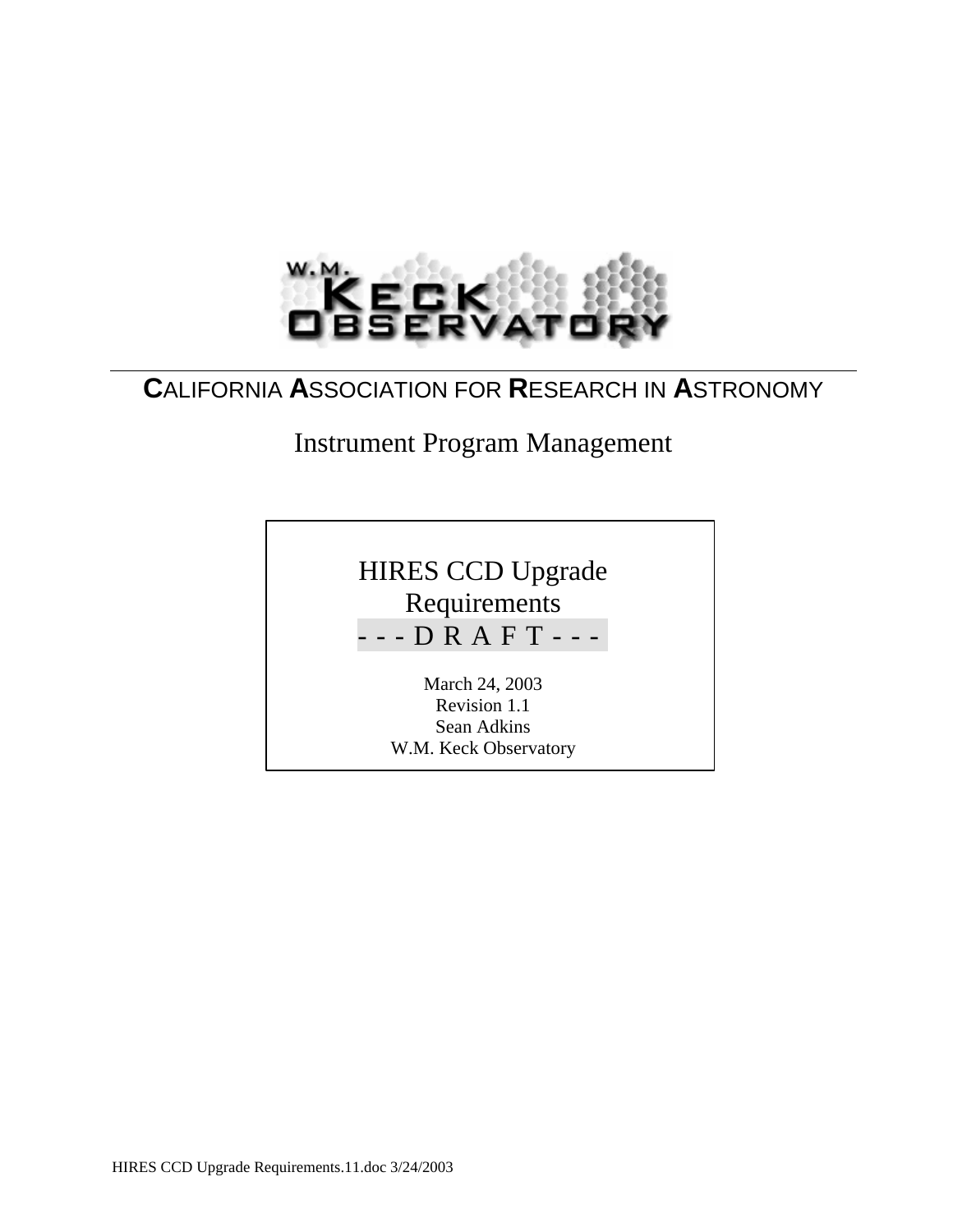# **Table of Contents**

| 1      |  |
|--------|--|
| 2      |  |
| 3      |  |
| 4      |  |
| 5      |  |
| 6      |  |
| 6.1    |  |
| 6.1.1  |  |
| 7      |  |
| 8      |  |
| 8.1    |  |
| 8.1.1  |  |
| 8.1.2  |  |
| 8.2    |  |
| 8.2.1  |  |
| 8.2.2  |  |
| 8.3    |  |
| 9      |  |
| 9.1    |  |
| 9.1.1  |  |
| 9.1.2  |  |
| 9.2    |  |
|        |  |
| 9.2.2  |  |
| 9.3    |  |
| 9.3.1  |  |
| 9.3.2  |  |
| 10     |  |
| 10.1   |  |
| 10.1.1 |  |
| 10.1.2 |  |
| 10.1.3 |  |
|        |  |
| 10.2.1 |  |
| 10.2.2 |  |
| 10.2.3 |  |
| 10.2.4 |  |
|        |  |
| 10.3.1 |  |
| 10.3.2 |  |
| 11     |  |
| 11.1   |  |

HIRES CCD Upgrade Requirements.11.doc 3/24/2003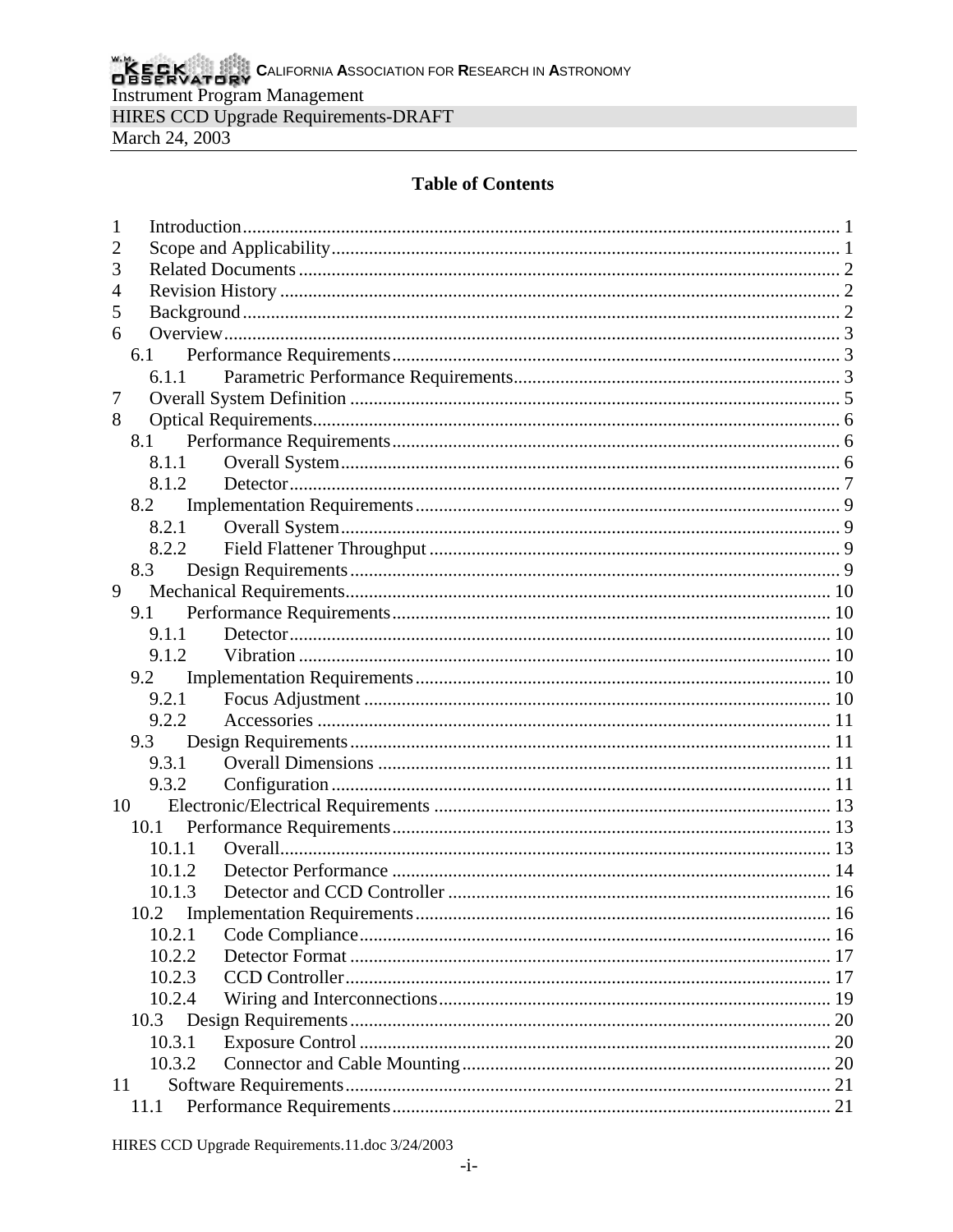# **Table of Contents**

| 11.2              |  |
|-------------------|--|
| 11.2.1            |  |
| 11.2.2            |  |
| 11.2.3            |  |
| 11.2.4            |  |
| 11.2.5            |  |
| 11.2.6            |  |
| 11.2.7            |  |
| 11.3              |  |
| 11.3.1            |  |
| 11.3.2            |  |
| 12                |  |
| 12.1              |  |
| 12.1.1            |  |
| 12.1.2            |  |
| 12.1.3            |  |
| 13                |  |
| 14                |  |
| 15                |  |
| 16                |  |
| 16.1              |  |
| 16.1.1            |  |
| 16.1.2            |  |
| 16.1.3            |  |
| 16.1.4            |  |
| 16.2 <sub>1</sub> |  |
| 16.2.1            |  |
| 16.2.2            |  |
| 16.3              |  |
| 16.4              |  |
|                   |  |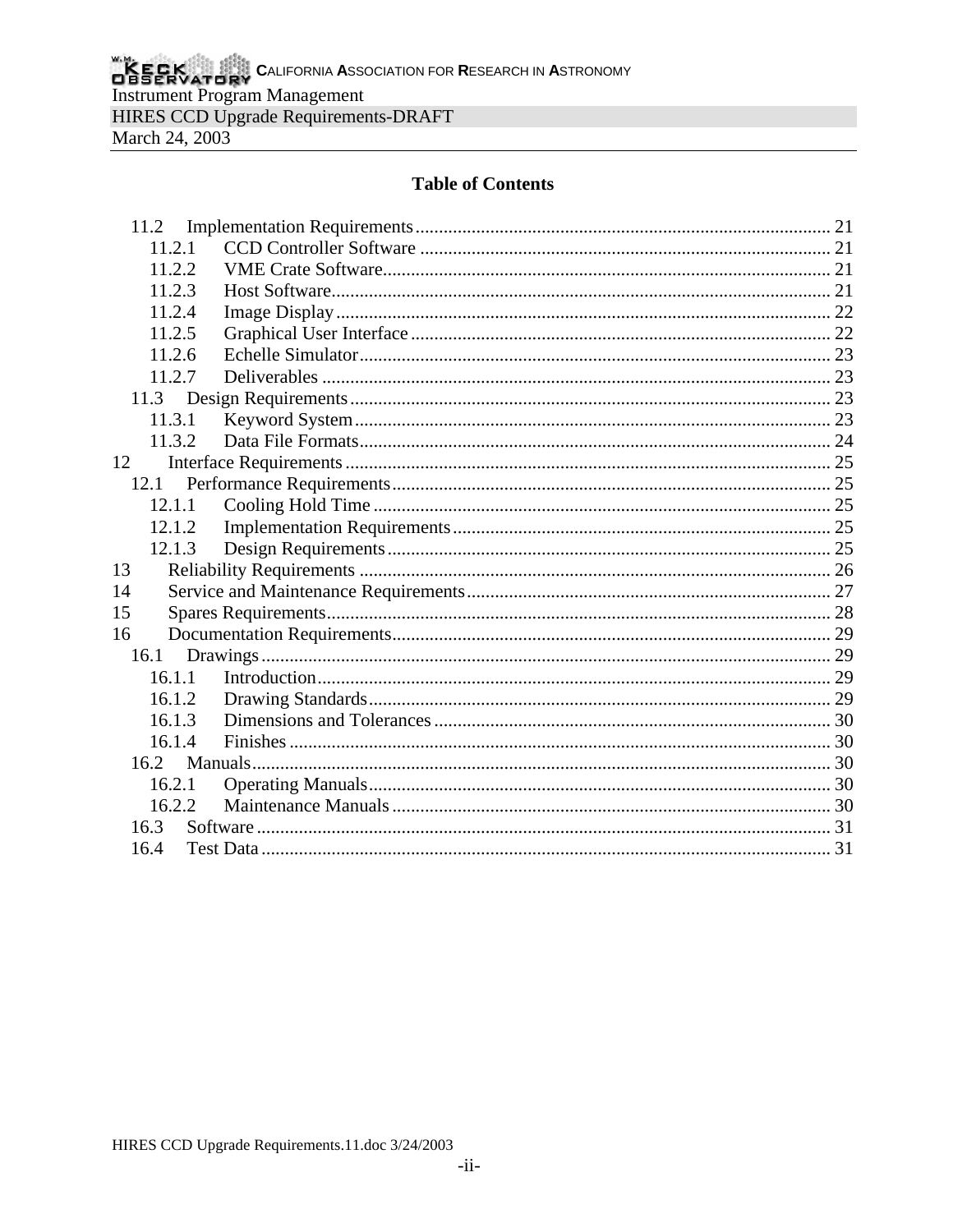# **1 INTRODUCTION**

The purpose of this document is to indicate CARA requirements for the design and implementation of a scientific instrument for the Keck Observatory. The requirements reflect both the analysis of the science need and the proposed solution as provided by the new instrument. The requirements document is developed in the process of establishing a proposed solution to the scientific problem and is part of the documents delivered at the end of the conceptual design phase. The requirements document is then refined as the instrument project proceeds through the various design phases.

The requirements document is structured from the common disciplines that make up a typical scientific instrument for observational astronomy. The requirements document for a particular project is tailored from a general format by deleting sections that do not apply, and adding sections to cover unique requirements. The systems engineering process results in a "product structure" for the instrument, which leads in turn to the Work Breakdown Structure (WBS). The WBS relates to the requirements document in a matrix, where elements of the WBS have associated requirements in a variety of disciplines.

The primary function of the requirements document is to guide the design process for the instrument. At the conclusion of the design phase a final specification document is created and this document incorporates the performance and features requirements of the requirements document. The specification is used as the basis for review of the instrument during the fabrication phase. The specification also leads to the creation of an Acceptance Test Plan (ATP). The ATP describes the process through which the performance of the instrument is verified against the specifications.

## **2 SCOPE AND APPLICABILITY**

This document describes the requirements for the HIRES Instrument CCD Upgrade at the Keck Observatory. This document reflects requirements that were previously established on a more informal basis and as such is not generally intended to impose requirements on components that have already been fabricated. The document does intended to clarify various requirements and to impose design and implementation requirements on components such as software and interfaces that have not been fully determined or completed.

This document establishes requirements for all aspects of the HIRES CCD Upgrade. This document also establishes requirements for changes to related sub-systems and software of the HIRES instrument as needed.

This is revision 1.1 of the document and it is in a draft form to be reviewed by CARA and HIRES CCD Upgrade team members.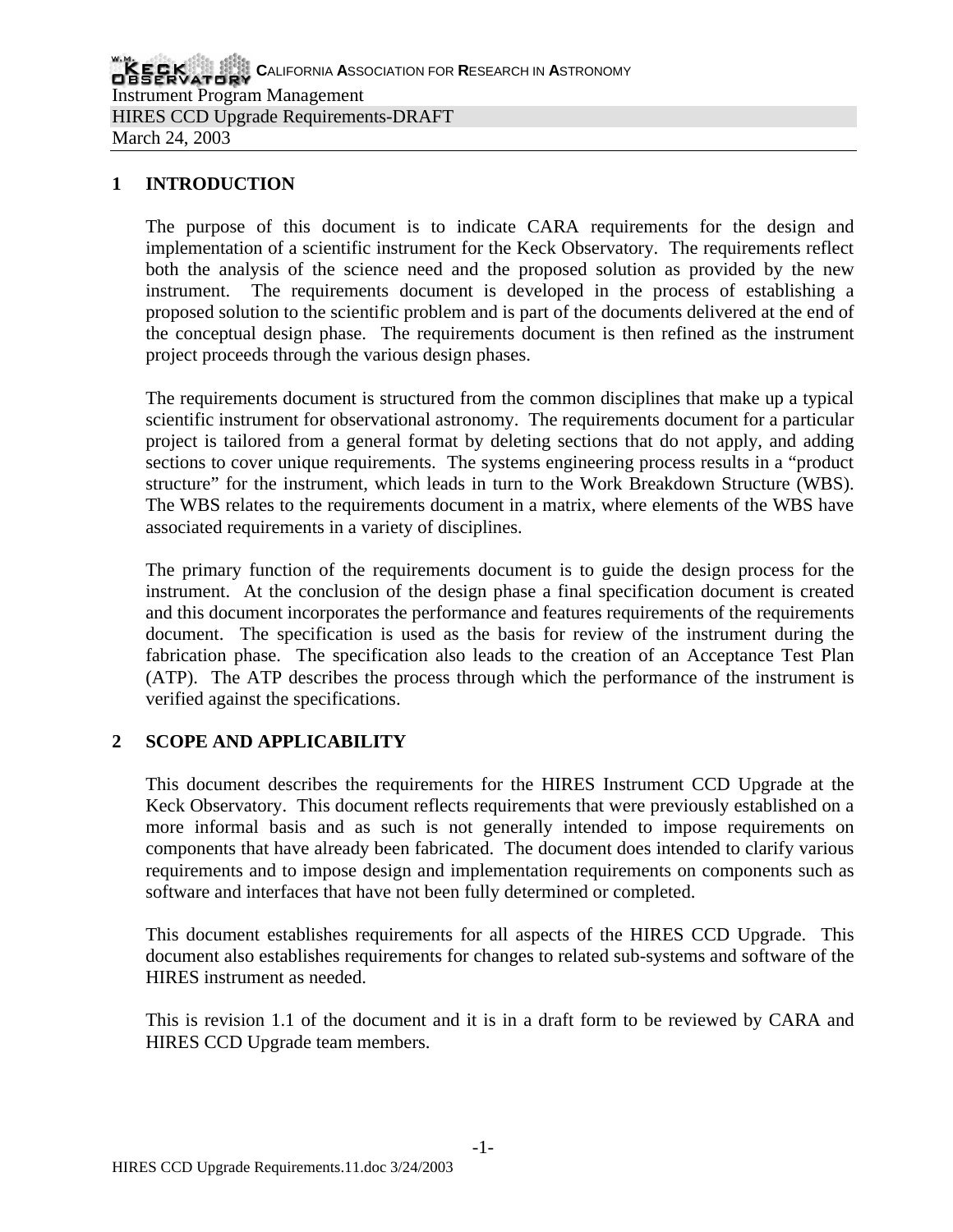# **3 RELATED DOCUMENTS**

*HIRES CCD Upgrade for The Keck 1 Telescope, Mauna Kea, Hawaii*, Revision 2.91, Engineering Services, UCO/Lick Observatory, Santa Cruz, CA, July 24, 2002

This document is based in part on a preliminary outline of requirements written by Grant Hill.

## **4 REVISION HISTORY**

| <b>Revision</b> | <sup>1</sup> Date<br>Author |            | <b>Reason for revision / remarks</b>   |  |  |
|-----------------|-----------------------------|------------|----------------------------------------|--|--|
| 1.0             | March 18, 2003              | <b>SMA</b> | Original Issue                         |  |  |
|                 | March 24, 2003              | <b>SMA</b> | Comments from B. Kibrick and D. Cowley |  |  |

## **5 BACKGROUND**

The current HIRES Instrument has operated since commissioning with an engineering grade CCD detector with a 2048 x 2048 format and 24 micron pixels. There have been several improvements in CCDs suitable for HIRES since the instrument was commissioned. These improvements include:

- − higher pixel counts
- − smaller pixels
- − improved quantum efficiency, particularly at short wavelengths
- − faster readout rates
- − lower read noise

The HIRES CCD Upgrade will replace the detector and associated electronics along with the Dewar and the field flattening optics. The current intent is to make the upgrade package a "plug and play" interchange with the current detector and related components.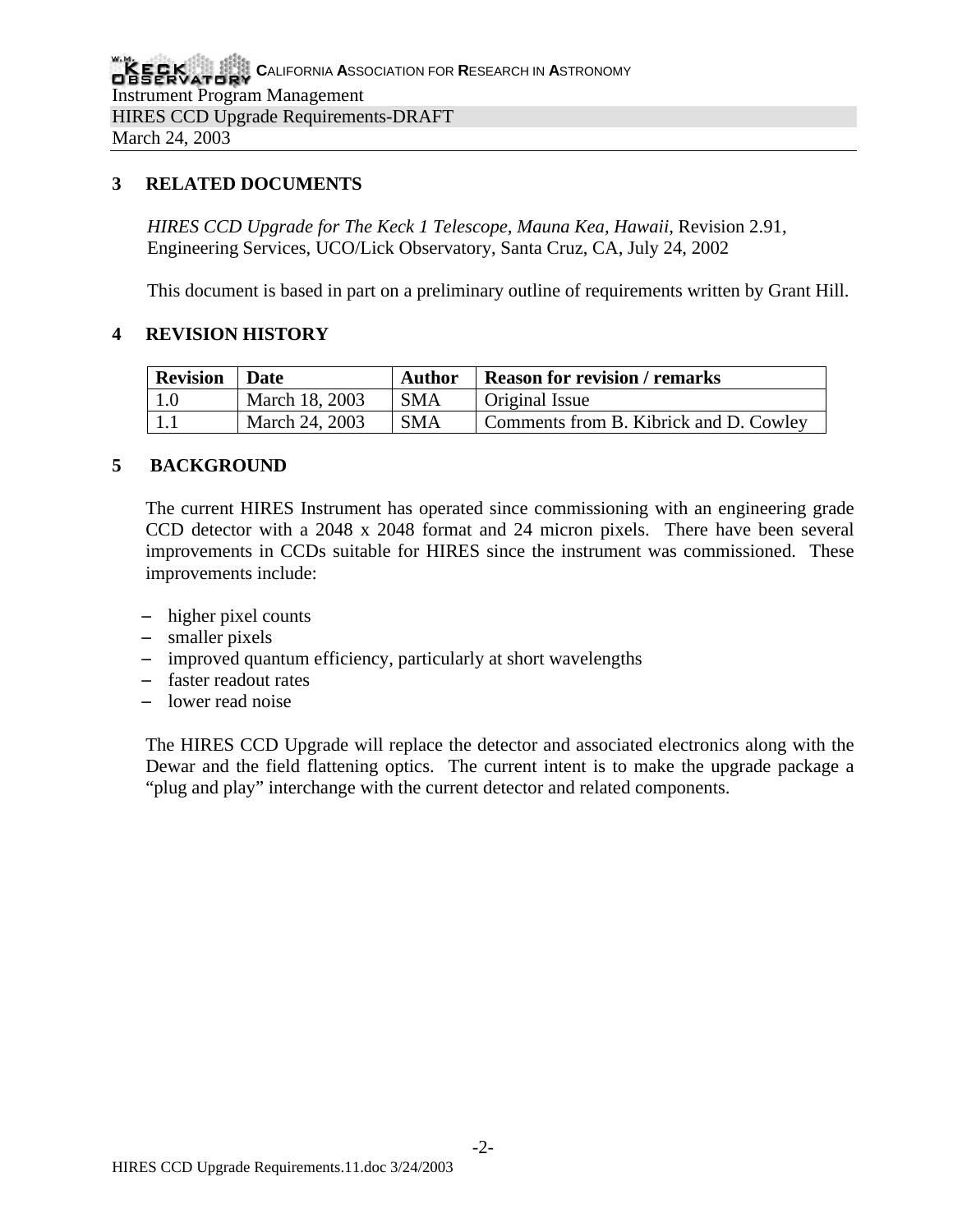# **6 OVERVIEW**

The requirements document consists of ten major sections. In each section the requirements may be grouped into three broad categories: performance, implementation and design. Each requirements document may add or delete sections as needed and not every section will have all three categories of requirement.

## **6.1 PERFORMANCE REQUIREMENTS**

Performance requirements will ultimately translate into a system specification. The performance requirements must fully define the expected system performance and will drive all of the design and implementation processes for the instrument.

Performance requirements are broadly classified as parametric and operational. Parametric requirements are quantitative and the full specification of the parameter requires a definition of the units of measure and the method of measurement.

Operational requirements define aspects of system function or usage. Operational requirements are qualitative, and their specification requires a description of the feature and how it functions. The description must include a procedure for verification of the operational requirement through test or inspection.

## **6.1.1 Parametric Performance Requirements**

Parametric requirements include numbers that typically give a range of values for each parameter. These ranges are specified in one of two ways: typical and goal.

Typical parameter values are tabulated as follows:

| m<br>Parameter | $\mathbf{r}$<br>Mın. | $\sim$<br>`\) <i>n</i><br>.<br>- | Max. | nits | otes |
|----------------|----------------------|----------------------------------|------|------|------|
|                |                      |                                  |      |      |      |

These parameters have a range of values with a statistical mean represented by the typical value. Systems are normally designed to remain functional over the full range of parameter values in the worst-case combinations. It is important to note that the parameter definition must indicate when values in excess of the minimum or maximum value are a failure to meet the requirements.

Typical parameter values will normally be a major element of the specifications, and many of the parameter values in the requirements document will transition directly to the specifications. Verification of the specifications will be performed in the ATP. The parameter values in the specification will be verified through test and measurement, and it is assumed that best current practice will be used when making such measurements. If the test conditions and method of measurement are not obvious they must be specified in the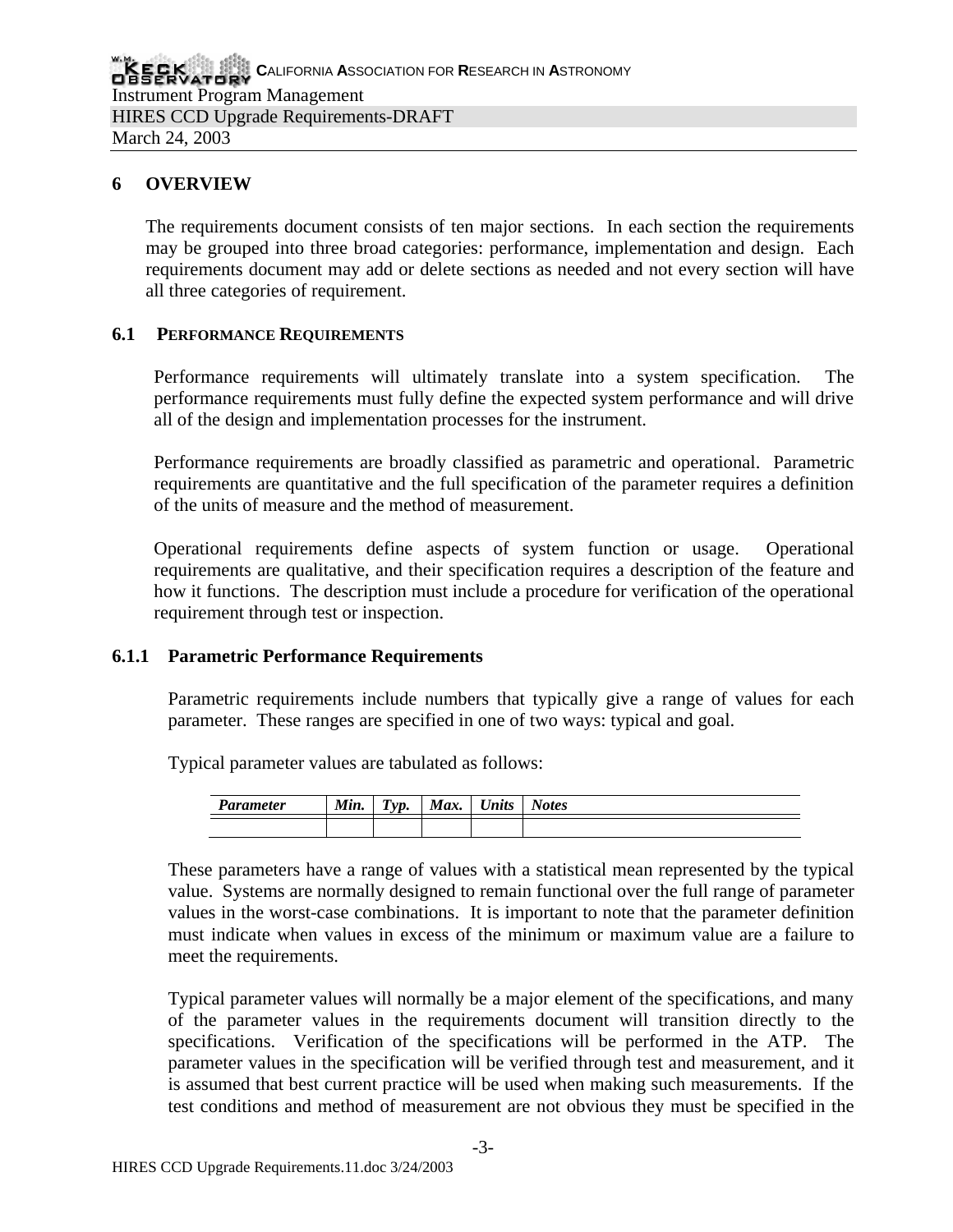requirements. It is also expected that when the test data is presented the data will be accompanied by a detailed description of the test conditions and methods used.

Goal parameter values are tabulated as follows:

| <b>Parameter</b> | Min. | -<br>ooal | Max. | $\mathbf{v}$<br>Units | $\overline{\phantom{a}}$<br>Notes |
|------------------|------|-----------|------|-----------------------|-----------------------------------|
|                  |      |           |      |                       |                                   |

Some performance requirements are given as goal values accompanied by a minimum and maximum acceptable value. This is done when it is recognized that the desired value for the parameter pushes the state of technology, and therefore may not be achievable within time and budget constraints. However, it is expected that best efforts will be made to achieve the goal value. It should also be clear that it is essential to achieve at least the minimum or maximum value. It is important to note that the parameter definition must indicate when values in excess of the minimum or maximum value are a failure to meet the requirements.

Goal parameter values will normally be a smaller element of the specifications, and many of the goal parameter values in the requirements document will transition directly to the specifications. Goal parameters in the specifications will also be verified in the ATP, and it is important that the test conditions and method of measurement be specified for the testing of goal parameters.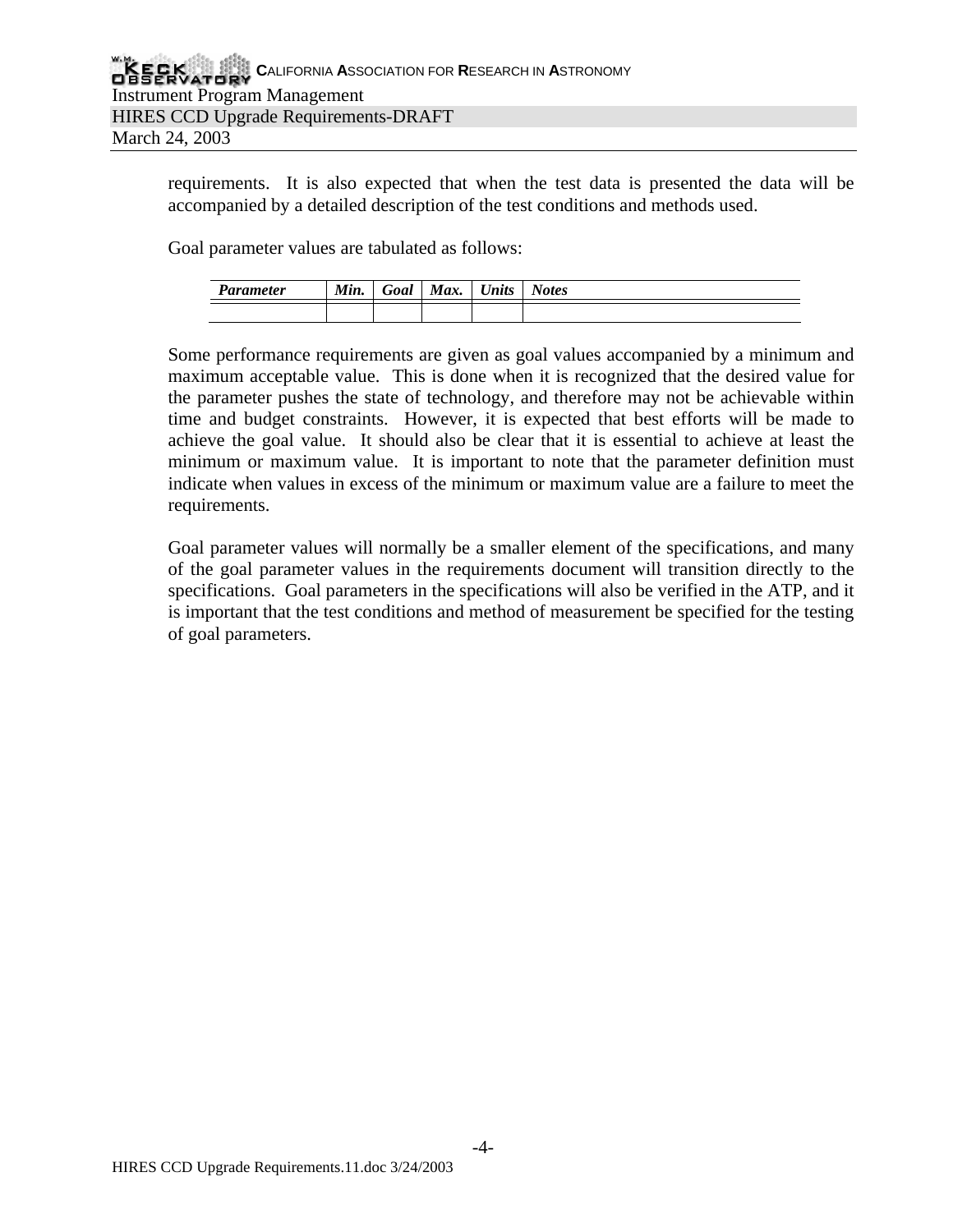# **7 OVERALL SYSTEM DEFINITION**

The HIRES CCD Upgrade will replace major components of the HIRES instrument. The components to be replaced are shown in the block diagram of figure 1.



**Figure 1: Upgraded Components**

The main features of the upgrade are as follows:

- 1. 6K x 4K mosaic detector
- 2. Smaller detector pixels
- 3. Improved detector QE, lower noise
- 4. Faster readout speed
- 5. Updated detector electronics
- 6. Updated VME Crate electronics
- 7. Improved electronics packaging
- 8. Improved detector control software
- 9. New display software

The requirements for these features are included in the performance, implementation and design requirements detailed in the rest of this document.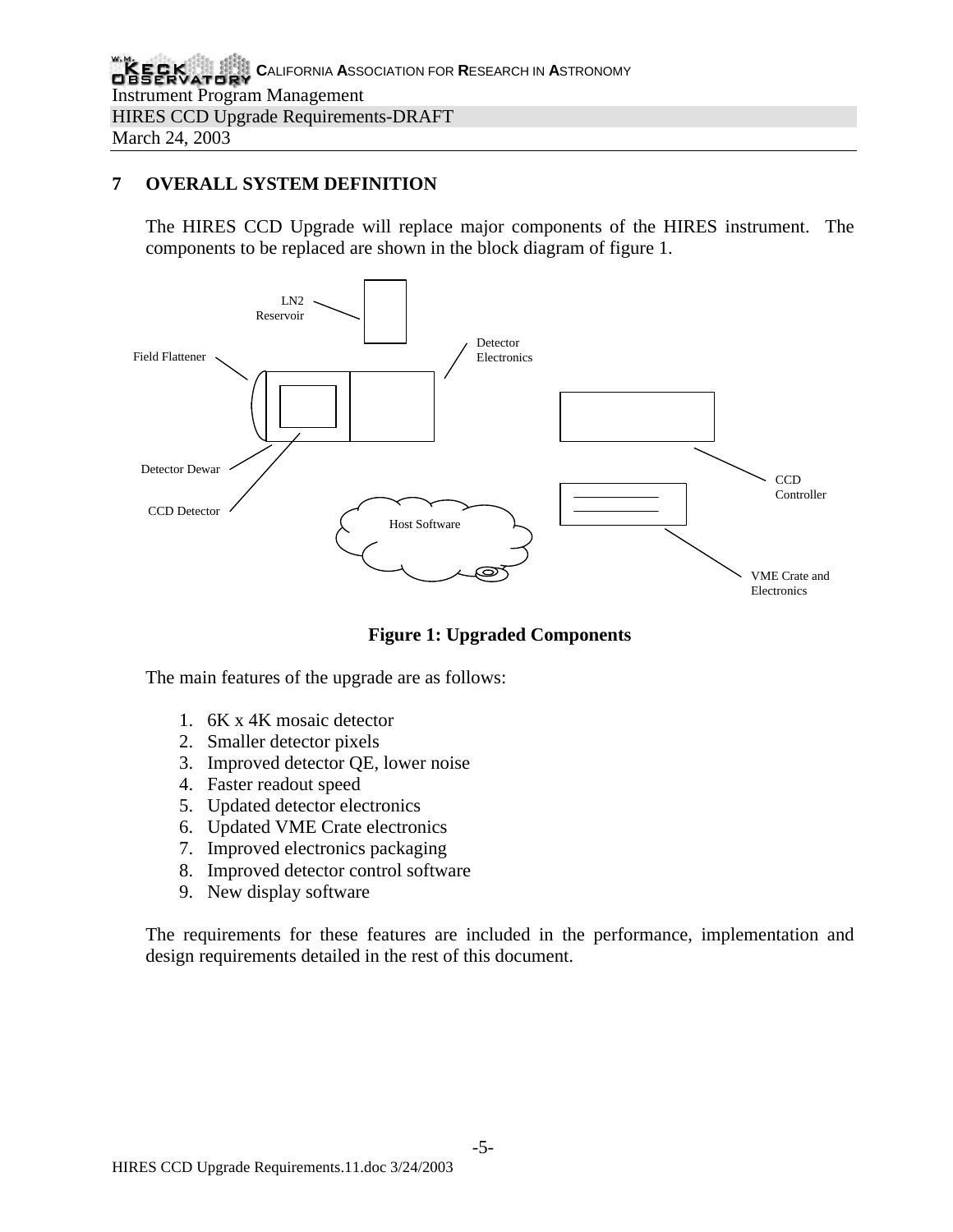## **8 OPTICAL REQUIREMENTS**

#### **8.1 PERFORMANCE REQUIREMENTS**

#### **8.1.1 Overall System**

| <b>Parameter</b>           | Min.   | Type. | Max.   | <b>Units</b> | <b>Notes</b>         |
|----------------------------|--------|-------|--------|--------------|----------------------|
| <b>System PSF</b>          |        | 2     | 3      | pixels       | <b>FWHM, 1,2</b>     |
| Spectroscopic Efficiency   | 5      | 10    | -      | $\%$         | at 0.32µm, 3         |
| Spectroscopic Efficiency   | 5      | 10    |        | $\%$         | at $0.4 \mu m$ , 3   |
| Spectroscopic Efficiency   | 9      | 10    | ۰      | $\%$         | at $0.5 \mu m$ , 3   |
| Spectroscopic Efficiency   | 9      | 10    |        | $\%$         | at $0.6 \mu m$ , $3$ |
| Spectroscopic Efficiency   | 8      | 10    | -      | $\%$         | at $0.7 \mu m$ , 3   |
| Spectroscopic Efficiency   | 6      | 8     |        | $\%$         | at $0.8\mu$ m, 3     |
| Spectroscopic Efficiency   | 3      | 6     |        | $\%$         | at $0.9 \mu m$ , $3$ |
| <b>Spectral Range</b>      | 0.3    |       | 1.1    | $\mu$ m      |                      |
| Spectral Resolution (R)    | 60,000 |       | 67,000 |              | $\overline{4}$       |
| <b>Parameter</b>           | Min.   | Goal  | Max.   | <b>Units</b> | <b>Notes</b>         |
| <b>Velocity Resolution</b> | $\leq$ | 1.5   |        | $m/s^{-1}$   | 5                    |

Notes:

- 1. Measured as follows:
	- 1. filter1 = KV 370, filter2 = clear
	- 2. D5 decker (pinhole)
	- 3. Red collimator, Red cross disperser
	- 4. Echelle angle  $= -0.0446$
	- 5. Cross disperser angle  $= -0.545$
	- 6.  $1 X 2 binning$
	- 7. NG3 filter in front of ThAr 2 lamp
	- 8. 8 exposures of 8 seconds each
	- 9. The IRAF task SPECFOCUS is used to measure the average FWHM of all lines over the entire detector
- 2. Total system PSF includes detector PSF and the contribution from the instrument optics (field flattener, collimating mirrors and correction optics) and the telescope.
- 3. Spectroscopic efficiency is measured with both the Red and UV-blazed cross dispersers, by acquiring "slitless" spectra of spectrophotometric standard stars. Measurements are made under photometric conditions with the following procedure:
	- 1. 6 Observations are taken of each star
	- 2. the image rotator is utilized at the sky parallactic angle for each of the 6 observations
	- 3. Custom 6" square decker hole
	- 4. Calibration exposures taken with the long slit set to a 3-pixel projected width setting
	- 5. Cross disperser and echelle angles set to cover right-of-center of each order's blaze profile
	- 6. The spectra are reduced as follows: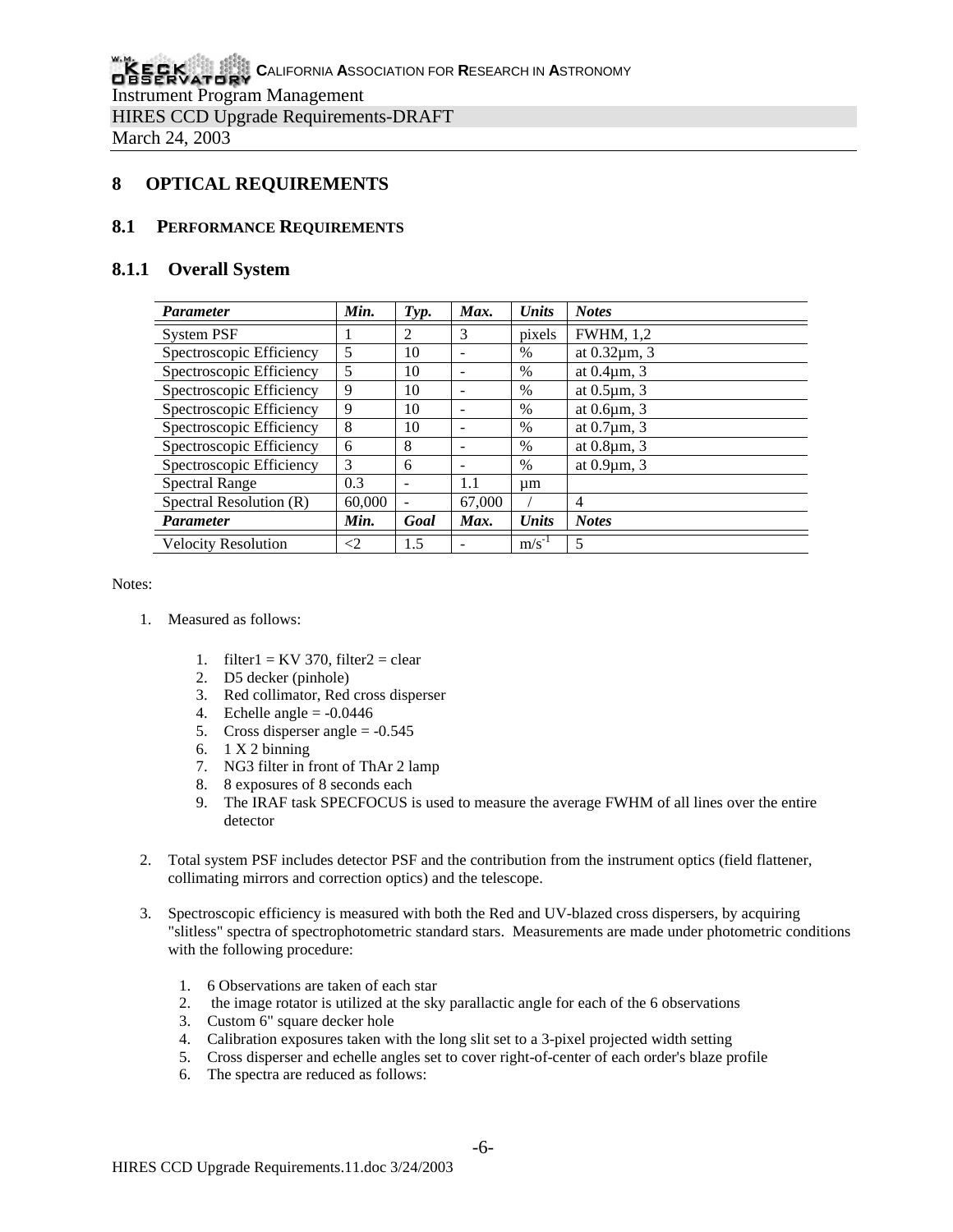- A. Bias subtraction of stellar spectrum and calibration images
- B. Flat-fielding of stellar and arc-lamp spectrum images; the correction preserves the blaze profiles
- C. Extraction of stellar spectra at every column with linear background subtraction, and straight summation of signal
- D. The ThAr calibration spectra are extracted and fit with a 2-d polynomial; the stellar spectra are linearized with dispersion in each order
- E. The extracted spectra are extinction corrected, divided by the K1 telescope (primary\*secondary\*tertiary) reflectivity, and integrated over bandpasses from the STScI "medium"-resolution tables (2-10A spacing). Then, the spectra are fluxed against the tabulated brightness values
- F. The maximum of the efficiency in each order is found, and the wavelength at maximum identified
- 4. R depends on slit width.
- 5. The goal value is the theoretical photon limited resolution for the wavelength range of  $0.38 0.6 \,\mu m$  at the Keck 1 telescope assuming an R of 60,000 and a SNR of 300:1.

#### **8.1.2 Detector**

#### *8.1.2.1 PSF*

The detector PSF should be equal to or better than the PSF limits of the spectrograph and telescope optics.

#### *8.1.2.2 Fringing*

The detector should exhibit the smallest possible fringing amplitude in a stable pattern. There should be no detectable fringing at wavelengths less than 0.9  $\mu$ m.

#### *8.1.2.3 Format*

The detector will be composed of a mosaic of three 2K x 4K CCDs with a pixel pitch of not more than  $15 \mu m$ . The detectors will be arranged as shown in figure 2.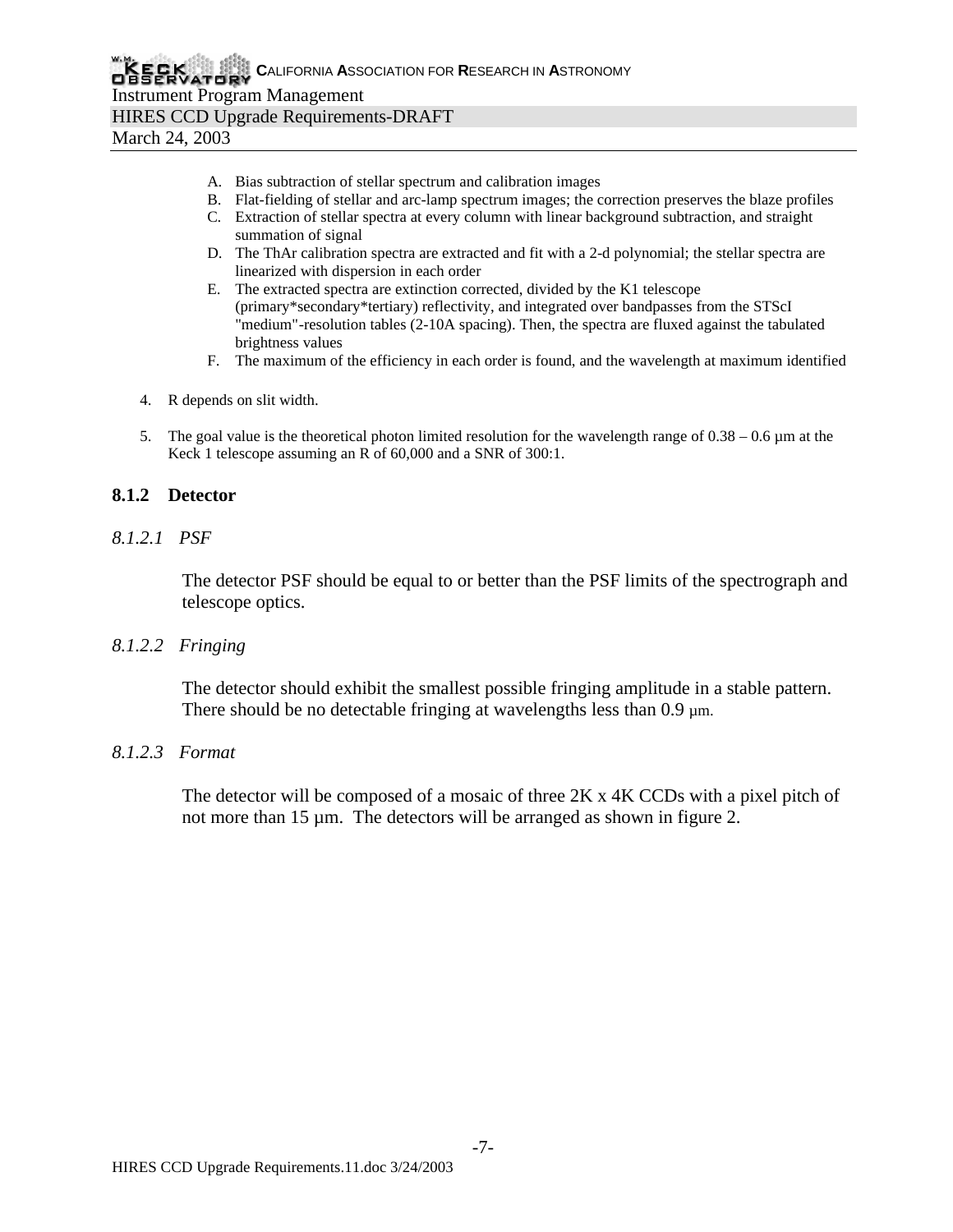

**Figure 2: CCD Image Format**

Devices 1 and 2 will be UV optimized devices, and device 3 should be a red optimized device.

*8.1.2.4 Fill Factor*

The pixel fill factor for all three CCDs should be 100%.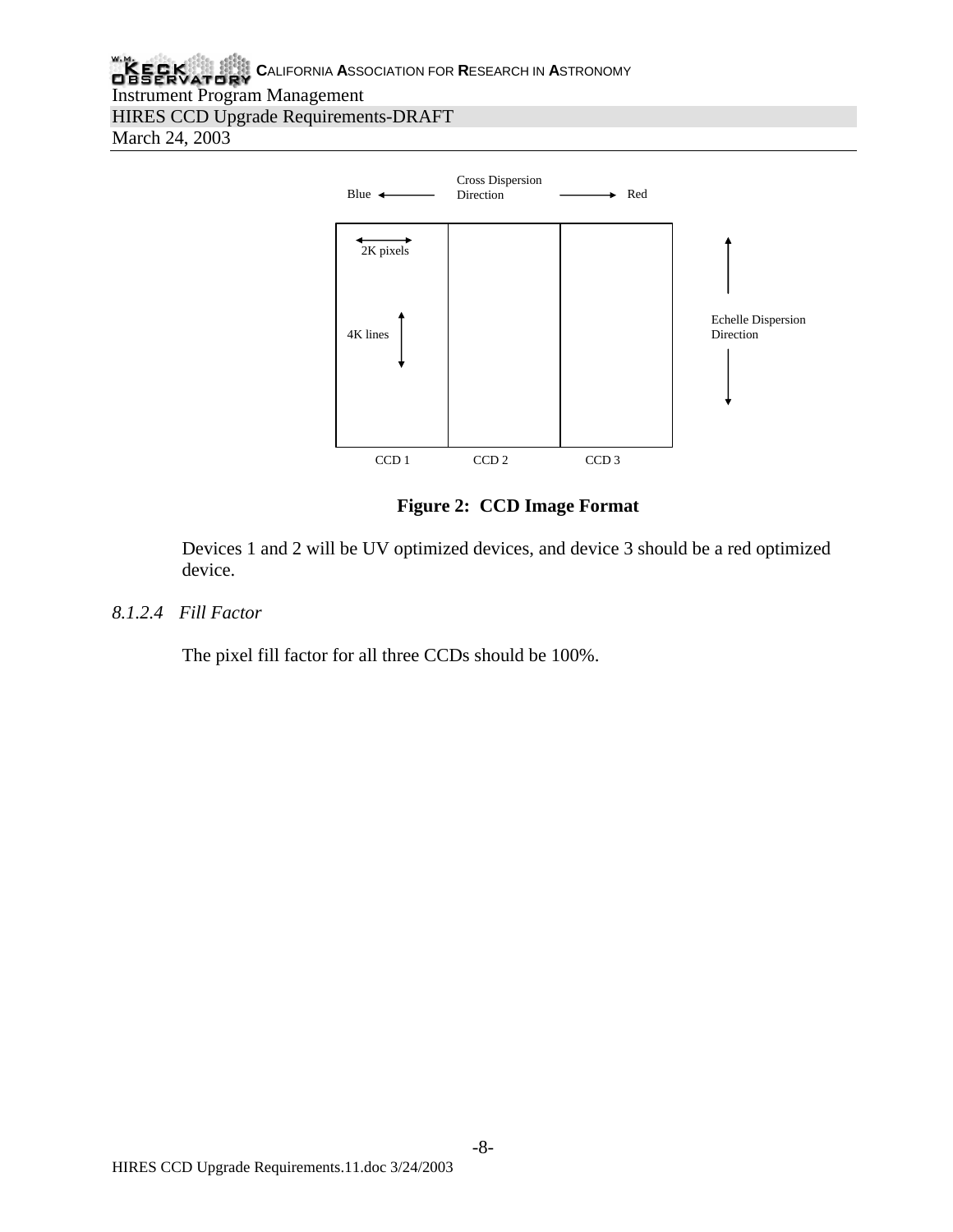#### **8.2 IMPLEMENTATION REQUIREMENTS**

#### **8.2.1 Overall System**

The optical implementation of the dewar, detector and field flattener should be 100% compatible with the remaining optical components of the HIRES instrument.

#### **8.2.2 Field Flattener Throughput**

The field flattener should be AR coated to minimize transmission loss over the wavelength range of  $0.3$  to  $1.1 \mu m$ .

#### **8.3 DESIGN REQUIREMENTS**

There are no design requirements specific to the optical components of the system.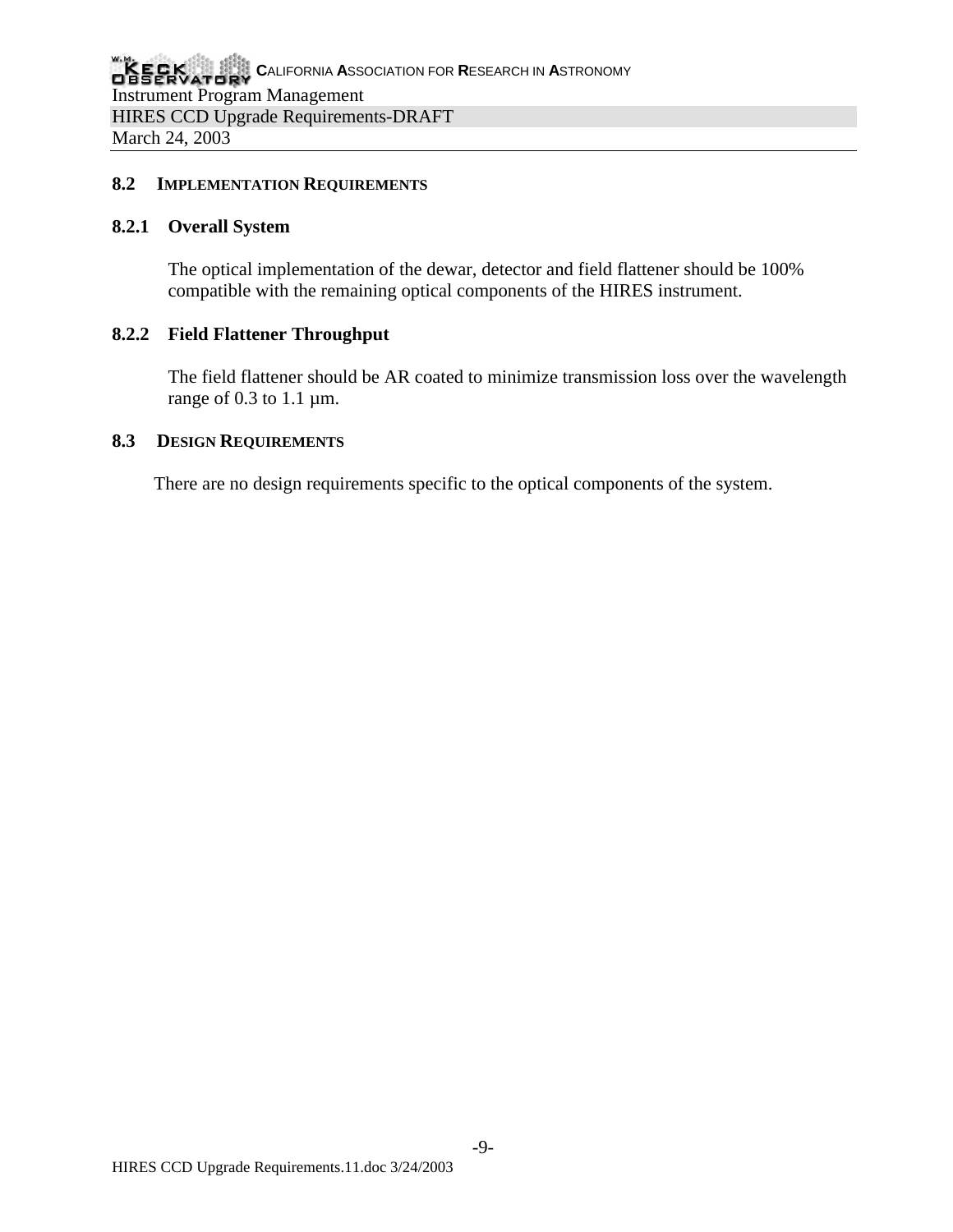## **9 MECHANICAL REQUIREMENTS**

#### **9.1 PERFORMANCE REQUIREMENTS**

#### **9.1.1 Detector**

#### *9.1.1.1 Format*

The detector will be composed of a mosaic of three 2K x 4K CCD devices with a pixel pitch of not more than 15 µm.

#### *9.1.1.2 Mosaic*

| <i>Parameter</i>    | Min.                     | $T_{\mathsf{y}p.}$ | Max.                     | <i><b>Units</b></i> | <b>Notes</b> |
|---------------------|--------------------------|--------------------|--------------------------|---------------------|--------------|
| Gap between devices | 50                       | 60                 | 100                      | um                  |              |
| Straightness        | $\overline{\phantom{a}}$ | $\pm 20$           | $\overline{\phantom{a}}$ | um                  |              |
| <b>Flatness</b>     | -                        | $\pm 10$           | -                        | um                  | ∼            |

Notes:

- 1. The minimum gap has been chosen to ensure that the worst-case deviation from two parallel edges (straightness) does not cause the devices to collide.
- 2. The three chips must be co-planar to the extent that the PSF does not vary by more than 10% between chips.

## **9.1.2 Vibration**

The upgraded HIRES components will have equal or better tolerance to vibration compared to the existing system. The upgraded HIRES components will not produce any new sources of vibration in the instrument or the telescope.

## **9.2 IMPLEMENTATION REQUIREMENTS**

#### **9.2.1 Focus Adjustment**

The new dewar assembly must retain the full range of focus adjustment motion currently available in order to compensate for long term focus drift.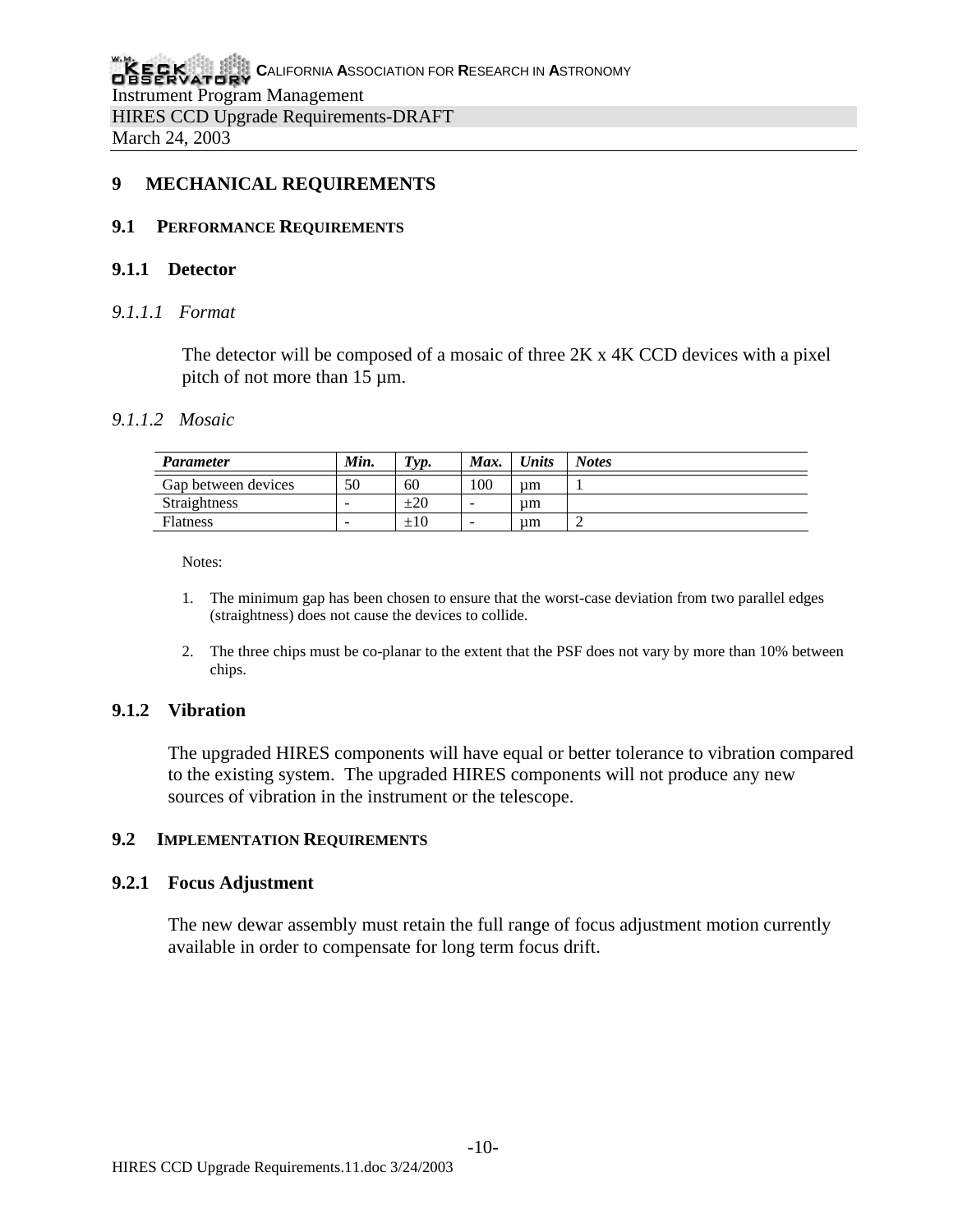#### **9.2.2 Accessories**

#### *9.2.2.1 Decker Plates*

The following additional Decker plates should be provided:

|                | Plate   Height (arc) | Width (arc | Projected       | Projected      |
|----------------|----------------------|------------|-----------------|----------------|
|                | seconds)             | seconds)   | height (pixels) | width (pixels) |
| E1             | 3.5                  | 0.36       | 18              |                |
| E2             | 7.0                  | 0.36       | 36              |                |
| E <sub>3</sub> | 14.0                 | 0.36       | 74              |                |
| E <sub>4</sub> | 28.0                 | 0.36       | 147             |                |

#### *9.2.2.2 Dark Cover*

The dimensions of the new detector must allow the current dark cover to be used or a new dark cover must be supplied.

#### *9.2.2.3 Special Tools*

Extractor tools for plug-in printed circuit boards must be supplied. It is noted that the current design of the SDSU-II timing board does not permit use of an extractor of any kind.

Any special tools or parts necessary for spectrograph integration must be supplied.

#### **9.3 DESIGN REQUIREMENTS**

#### **9.3.1 Overall Dimensions**

All components to be installed inside the HIRES enclosure must be sized to fit through the enclosure entry door

#### **9.3.2 Configuration**

## *9.3.2.1 Space Envelope*

The upgraded HIRES components should remain within the space envelope defined by the existing components.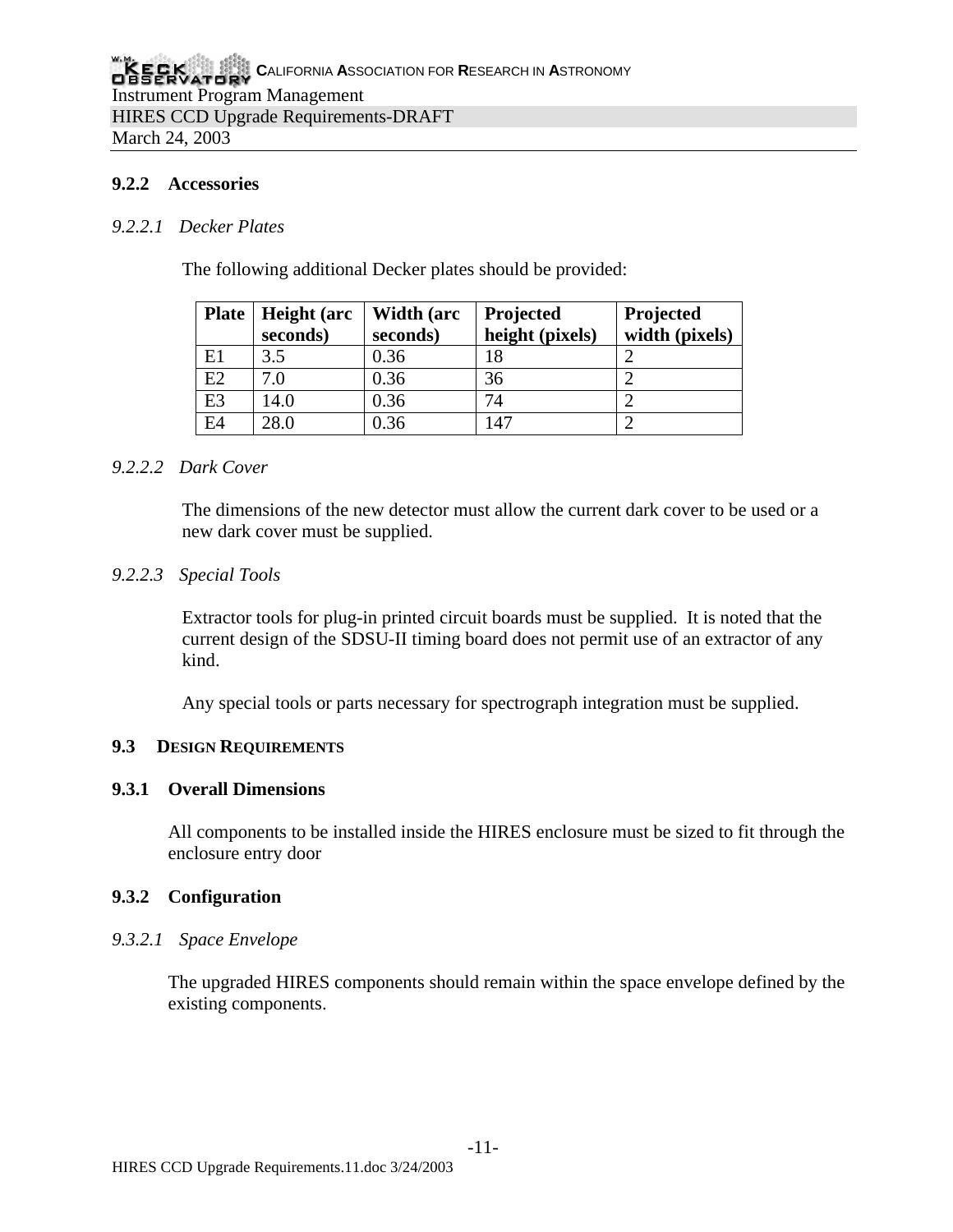## *9.3.2.2 Access for Cross Disperser Swaps*

No portion of the upgraded HIRES components should interfere with access for cross disperser swaps.

#### *9.3.2.3 CCD Controller Enclosure*

The CCD controller enclosure (a.k.a. the foot locker) should be easily accessible for service. In the event of the loss of coolant flow provisions for rapid transition to air convection cooling are required.

## *9.3.2.4 Service Access*

Where components that are enclosed may be removed for servicing the access doors or removable cover parts provided must be designed to create an opening large enough to permit easy and safe removal of those components.

#### *9.3.2.5 Connector and Cable Mounting*

Cable and wiring strain relieves should be designed so that strain relief and wiring integrity is not compromised by opening access doors or removing service access covers.

Connectors should not be mounted on service access covers or on access doors.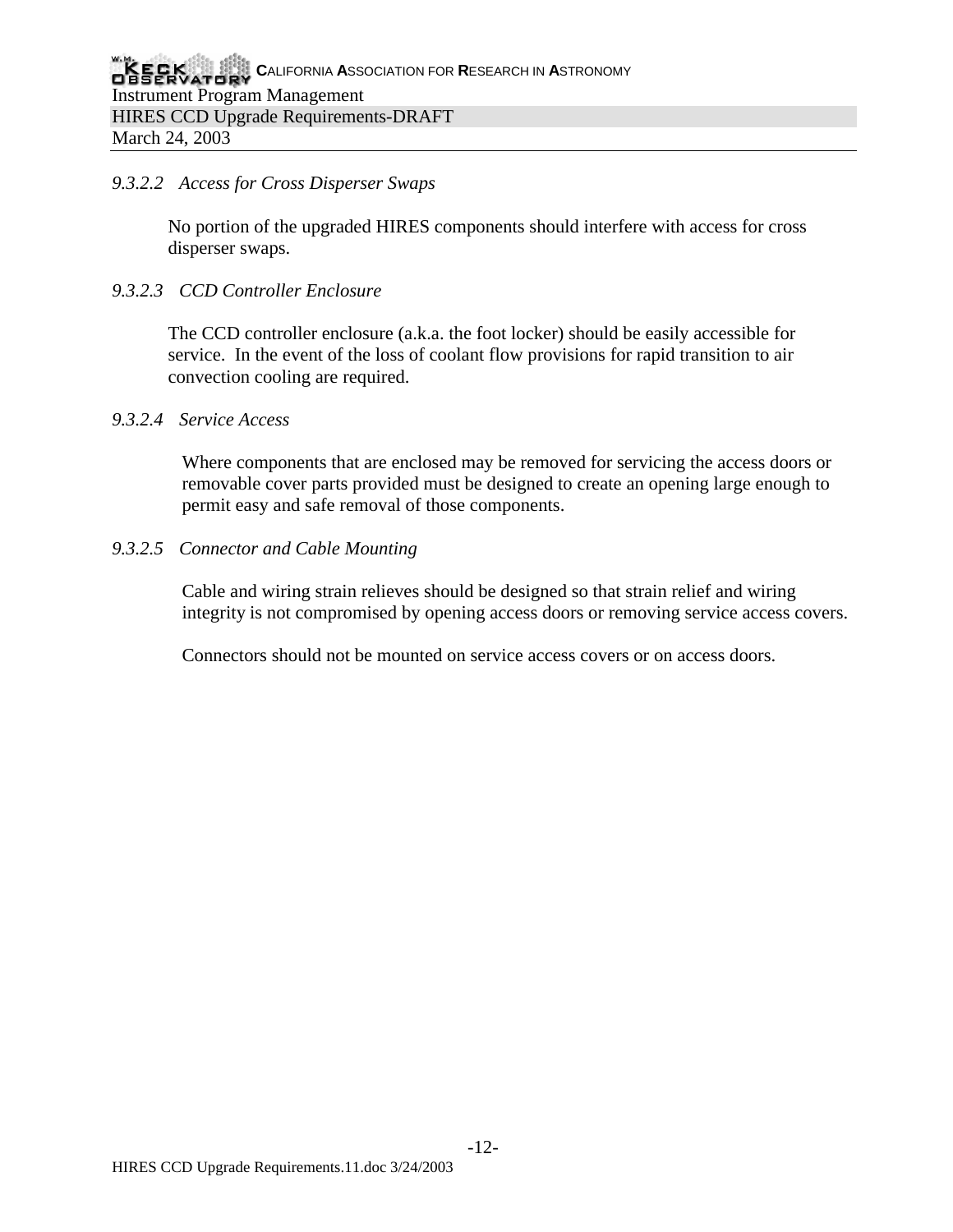# **10 ELECTRONIC/ELECTRICAL REQUIREMENTS**

#### **10.1 PERFORMANCE REQUIREMENTS**

## **10.1.1 Overall**

## *10.1.1.1 Power Dissipation*

The additional heat load imposed on the HIRES enclosure by the dewar electronics box should not exceed 2 watts. Any heat generated by "in beam" electronics must not degrade the PSF by more than 0.5% with respect to the values currently obtained from the instrument.

## *10.1.1.2 Compatibility*

All new electronic and electrical components must be compatible with the power quality and electromagnetic environment provided by the current HIRES electrical and electronic interfaces.

## *10.1.1.3 Temperature and Humidity*

The complete detector and electronics system shall be designed for operation in an ambient temperature range of -10° C to 30° C and a relative humidity of 95% noncondensing.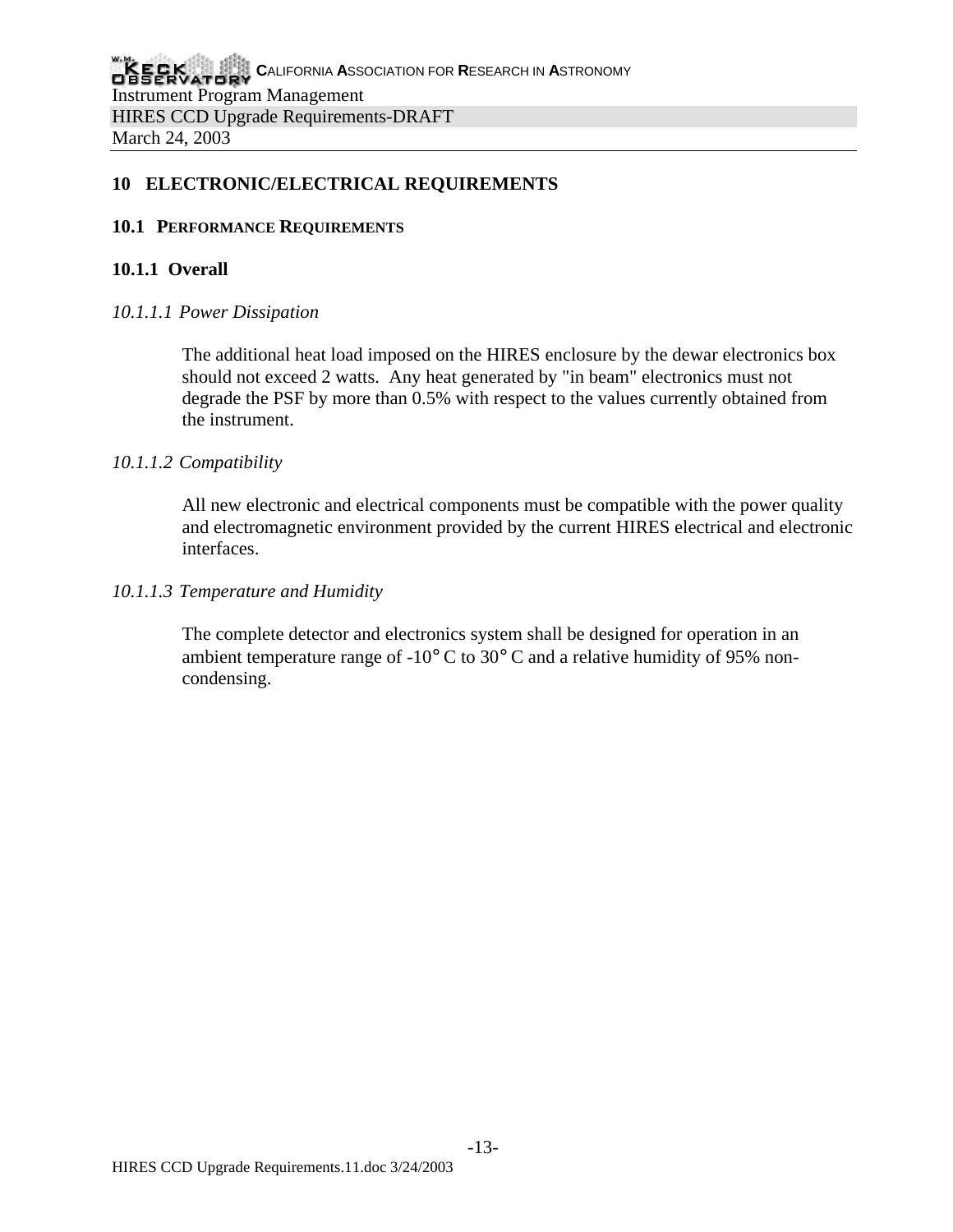## **10.1.2 Detector Performance**

The detector mosaic will have the following performance. All measurements are at a temperature of -120°C unless noted otherwise.

| <b>Parameter</b>          | Min. | Goal     | Max.     | <b>Units</b>  | <b>Notes</b>             |
|---------------------------|------|----------|----------|---------------|--------------------------|
| <b>Quantum Efficiency</b> | 90   | 95       |          | $\frac{0}{0}$ | at 0.300 µm, 1           |
| <b>Ouantum Efficiency</b> | 75   | 85       |          | $\frac{0}{0}$ | at 0.400 µm, 1           |
| <b>Quantum Efficiency</b> | 75   | 85       |          | $\frac{0}{0}$ | at 0.500 µm, 1           |
| <b>Quantum Efficiency</b> | 75   | 85       |          | $\frac{0}{0}$ | at $0.600 \,\mu m$ , 1,2 |
| <b>Quantum Efficiency</b> | 75   | 85       |          | %             | at $0.700 \mu m$ , 2     |
| <b>Quantum Efficiency</b> | 75   | 85       |          | $\%$          | at $0.800 \,\mu m$ , 2   |
| <b>Quantum Efficiency</b> | 60   | 75       |          | %             | at $0.900 \mu m$ , 2     |
| <b>Quantum Efficiency</b> | 10   | 30       |          | $\frac{0}{0}$ | at $1.000 \mu m$ , 2     |
| <b>Quantum Efficiency</b> | 3    | 5        |          | %             | at $1.100 \mu m$ , 2     |
| <b>Residual Charge</b>    |      | 1:50,000 |          | ratio         | 3                        |
| <b>Diffusion MTF</b>      | 70   | 90       |          | $\%$          | 4                        |
| Dark Current              |      | $\leq$ 2 | $\leq$ 4 | e-/pixel/hour | 5                        |

Notes:

- 1. Mean value for the UV optimized CCD devices, measured with a 10 nm line width source.
- 2. Mean value for the red optimized CCD devices, measured with a 10 nm line width source.
- 3. Residual charge is the ratio of charge remaining to full well capacity when an erase cycle is preceded by exposure to the saturation level.
- 4. The diffusion MTF at all wavelengths should be not less than the specified percentage of the theoretical MTF, method of measurement to be specified.
- 5. Measurement method to be specified.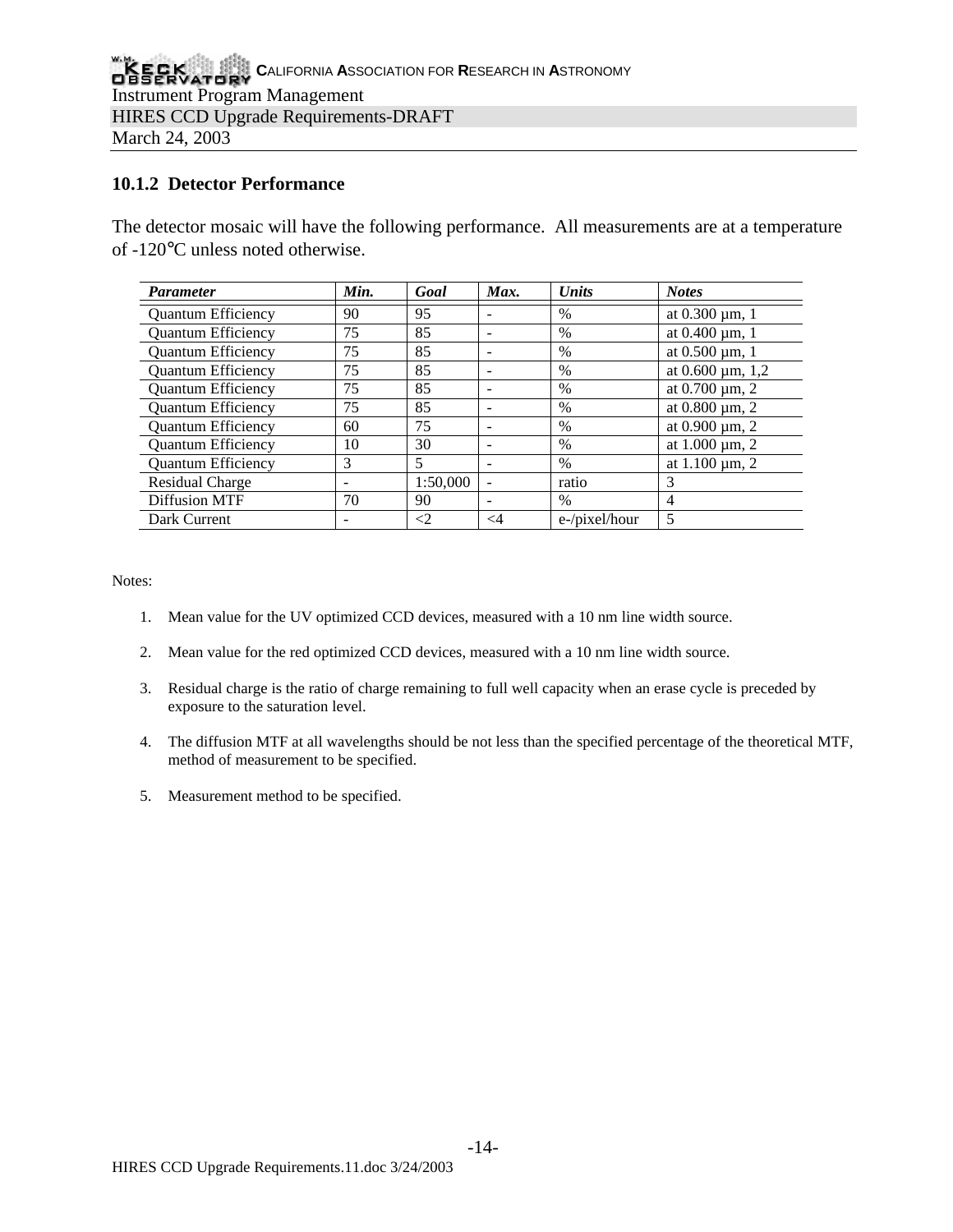# *10.1.2.1 Cosmetic Defects*

All defects are characterized at a temperature of -120°C unless noted otherwise.

| <b>Parameter</b>   | Min. | Goal | Max. | <b>Units</b>   | <b>Notes</b> |
|--------------------|------|------|------|----------------|--------------|
| <b>Bad Columns</b> |      |      |      | per CCD device |              |
| <b>Hot Pixels</b>  |      | <250 | 500  | per CCD device |              |
| Dark Pixels        |      | <500 | 750  | per CCD device |              |
| Traps              |      | <20  | <30  | per CCD device |              |

Notes:

- 1. A bad column is one that contains at least 100 hot or dark pixels.
- 2. A pixel is considered hot when the spontaneous generation rate is greater than 100 e-/pixel/hour.
- 3. A pixel is considered dark when the responsivity over the wavelength range of 0.3μm to 1.1μm is less than 80% of the local mean signal.
- 4. Pixels where any charge held temporarily is greater than 200 e-.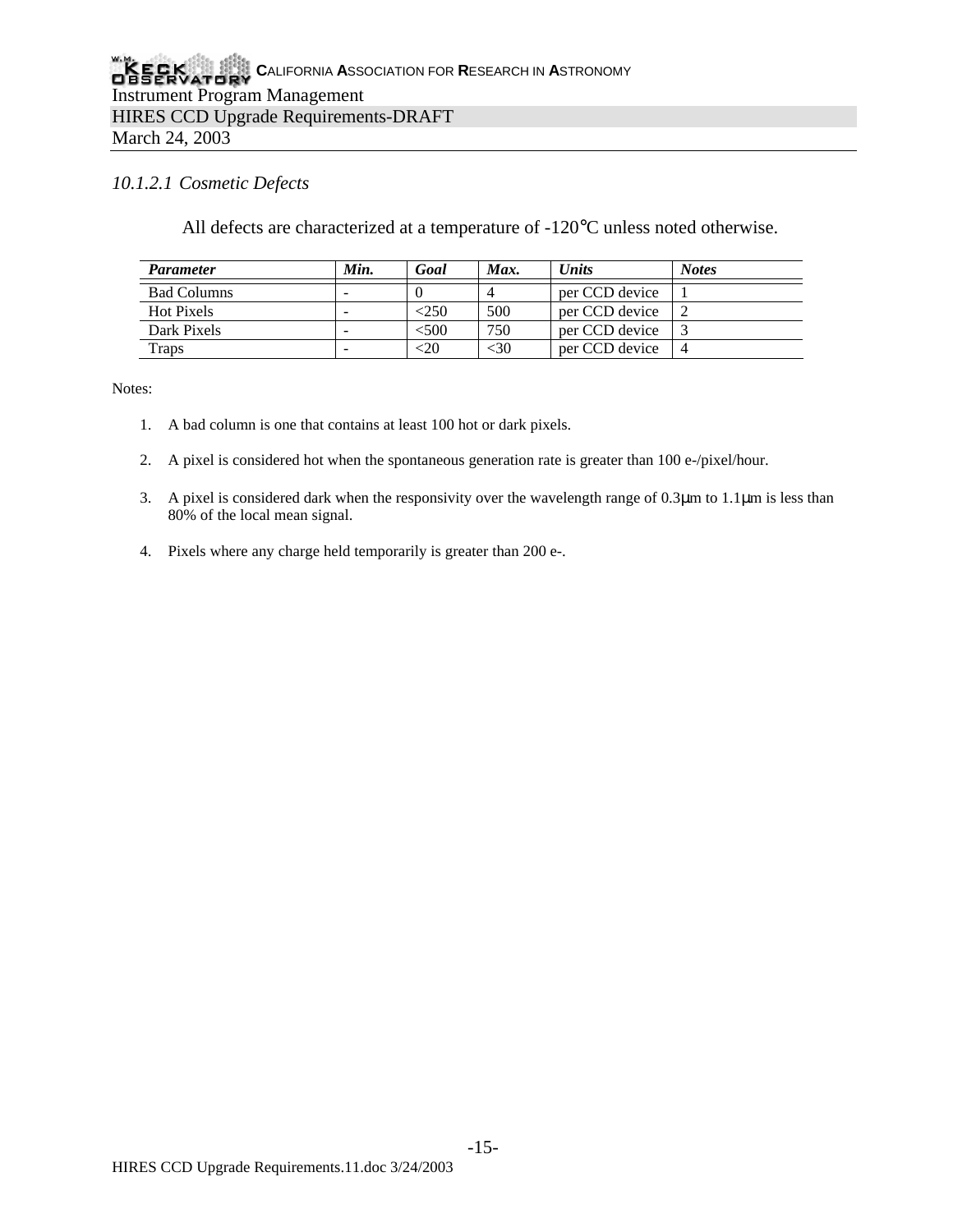# **10.1.3 Detector and CCD Controller**

As a system the performance of the detector and CCD controller will be as follows:

| <b>Parameter</b>                  | Min.     | Goal     | Max.           | <b>Units</b> | <b>Notes</b> |
|-----------------------------------|----------|----------|----------------|--------------|--------------|
| <b>Charge Transfer Efficiency</b> | 99.9990  | 99.9995  |                | $\%$         |              |
| <b>Noise</b>                      |          |          | 4              | RMS e-/pixel | 2            |
| Crosstalk                         | 10,000:1 | 50,000:1 |                | ratio        |              |
| <b>Readout Time</b>               |          | 25       | 30             | seconds      |              |
| <b>Readout Time</b>               |          | 30       | 60             | seconds      |              |
| Spurious Charge Generation        |          | $\leq$ 3 | $\overline{4}$ | RMS e-/pixel | 6            |
| <i>Parameter</i>                  | Min.     | Type.    | Max.           | Units        | <b>Notes</b> |
| Non-linearity                     |          |          | $\leq$         | $\%$         |              |

#### Notes:

- 1. Serial and parallel, measured using charge generated by X-ray photons of known energy. Details of measurement technique to be specified.
- 2. Measured at a readout rate of 200 KHz (per amplifier) under laboratory conditions.
- 3. Between any 2 amplifiers, method of measurement to be specified.
- 4. Full mosaic, both amplifiers used on all three CCDs.
- 5. Full mosaic, one amplifier used on each CCD.
- 6. Using the actual operational timings required to meet the specified readout rate, method of measurement to be specified.
- 7. System incident flux to digitizer count transfer function non-linearity over the full range from dark to saturation, method of measurement to be specified.

#### **10.2 IMPLEMENTATION REQUIREMENTS**

#### **10.2.1 Code Compliance**

All AC line connected electrical or electronic components shall be enclosed, connected and wired in conformance with the National Electrical Code and any local codes.

Removable covers that permit access to circuits with voltages in excess of 30 volts RMS AC or 30 volts DC shall be marked with a warning label.

Removable covers that permit access to circuits of less than 30 volts RMS AC or 30 volts DC that are capable of fault currents in excess of 3.3 amperes shall be marked with a warning label.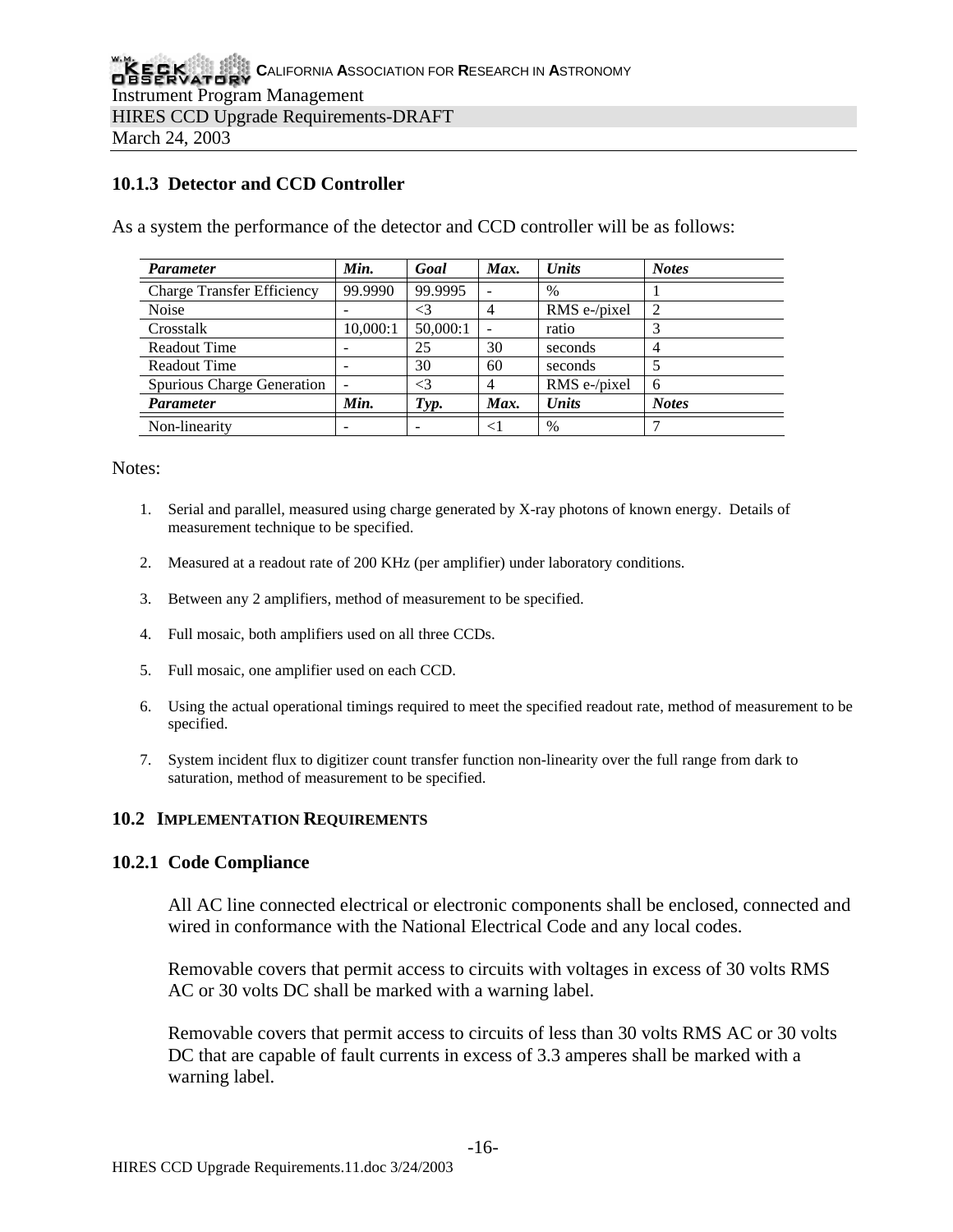All AC line connected equipment shall be internally protected by a fuse or circuit breaker of a type and rating that conforms to the requirements of the National Electrical Code and any local codes.

# **10.2.2 Detector Format**

## *10.2.2.1 Mosaic*

The detector will be composed of a mosaic of three 2K x 4K CCDs with a pixel pitch of not more than 15 µm. Two of the devices will be UV optimized, and the third device will be red optimized.

## *10.2.2.2 CCD Architecture*

The CCDs will be full frame parallel line transfer, serial column transfer devices each having two serial register taps and amplifiers.

# **10.2.3 CCD Controller**

## *10.2.3.1 Gain*

At least 2 user selectable video amplifier gain settings per video input channel should be provided.

## *10.2.3.2 Readout Clock Rates*

At least 3 different user selectable readout clock rates, common to all three CCDs, should be provided.

## *10.2.3.3 Readout Configurations*

The readout configuration should be user selectable to use one or two serial outputs per CCD.

## *10.2.3.4 Binning*

Pixel binning should be provided to bin 2, 3 or 4 pixels in both the line and column directions of the detector. Because 3 pixel binning is not an integer multiple of the line or column count it is understood that the last 3 pixel binned line or column nearest the center of each CCD will consist of only 2 pixels.

## *10.2.3.5 Windowing*

Detector windowing will be provided as shown in figure 3.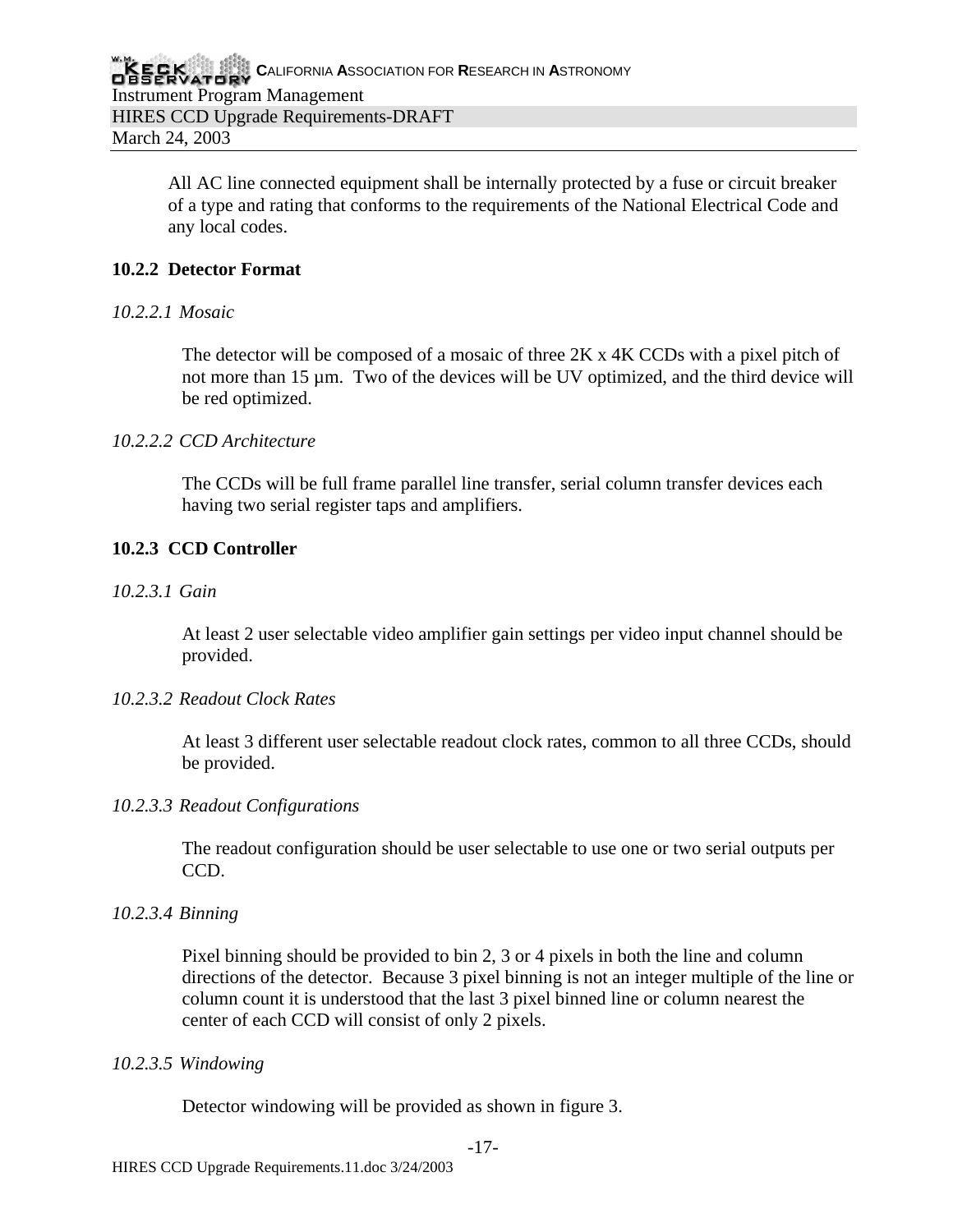# **CALIFORNIA ASSOCIATION FOR RESEARCH IN ASTRONOMY** Instrument Program Management HIRES CCD Upgrade Requirements-DRAFT March 24, 2003



Selecting which CCD serial register outputs are read will perform column windowing.

Selecting the start and stop points for parallel register transfers will perform line windowing for all three CCDs.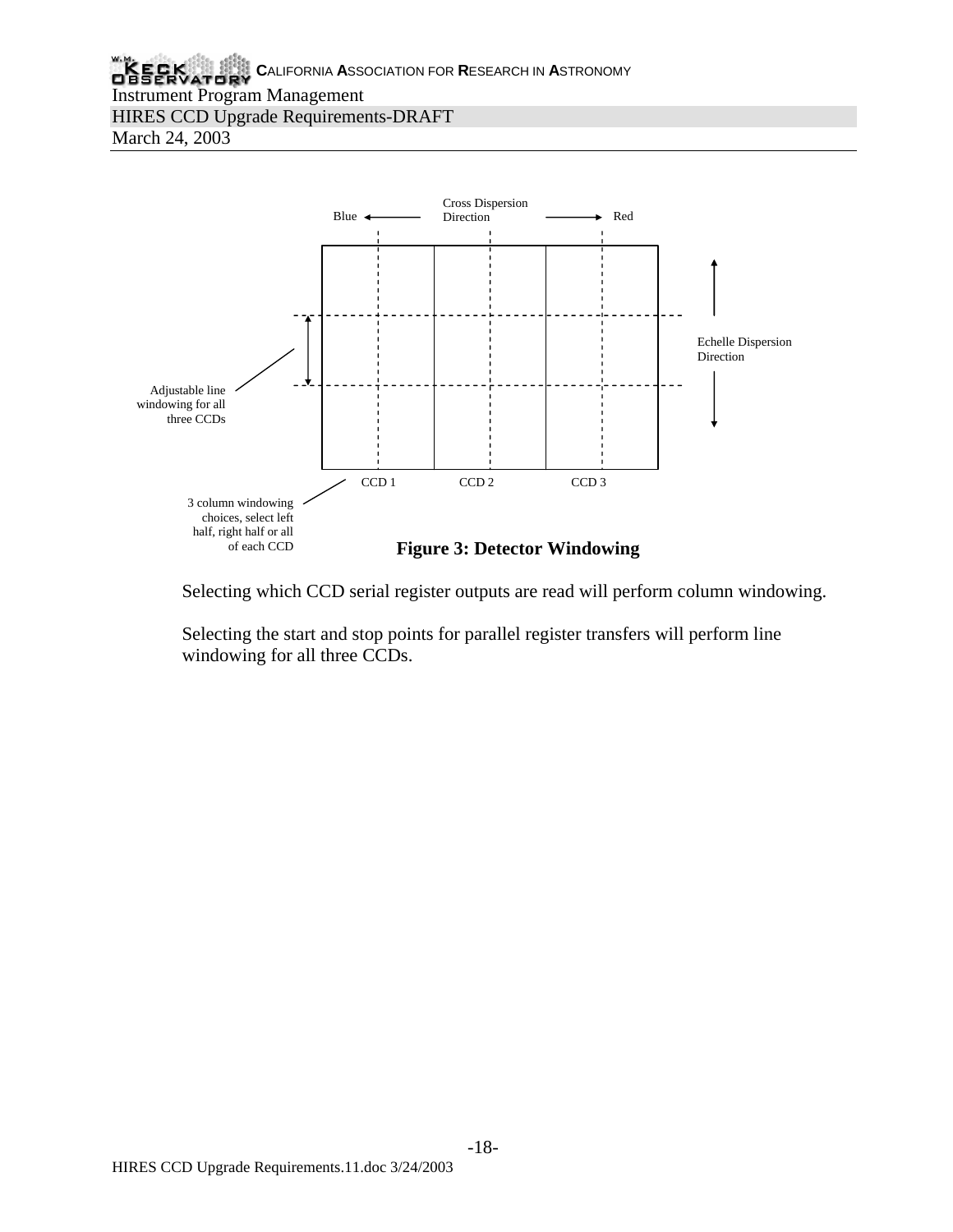## *10.2.3.6 Readout Formats*

Display and storage will be selectable for any combination of the three CCDs.

The data must contain pre and post scan columns for data reduction packages that require them.

#### *10.2.3.7 Exposure Control*

Integration times will be settable in 1 second increments. Actual exposure accuracy will be a function of the performance of the existing shutter.

#### **10.2.4 Wiring and Interconnections**

#### *10.2.4.1 Connector and Cable Mounting*

Cable and wiring strain relieves should be designed so that strain relief and wiring integrity is not compromised by opening access doors or removing service access covers.

Connectors should not be mounted on service access covers or on access doors.

## *10.2.4.2 Cable and Wire Routing*

Cables and wiring must be routed so that they do not interfere with the spectrograph beam. Cables and wiring must be routed so that full travel of moving or adjustable parts is not affected and does not place a strain on the mounting or connections of any cables or wiring.

#### *10.2.4.3 Internal Wiring*

All AC power line connected internal wiring of equipment shall be UL listed type TEW or AWM of an ampacity and voltage rating that complies with the National Electric Code and any applicable local codes.

#### *10.2.4.4 Interconnections*

All external AC power line connections shall be made with UL listed connectors and cable.

External interconnections of low voltage AC and DC circuits should be shielded whenever there is a reasonable possibility that those interconnections will be subject to electromagnetic interference or unwanted coupling.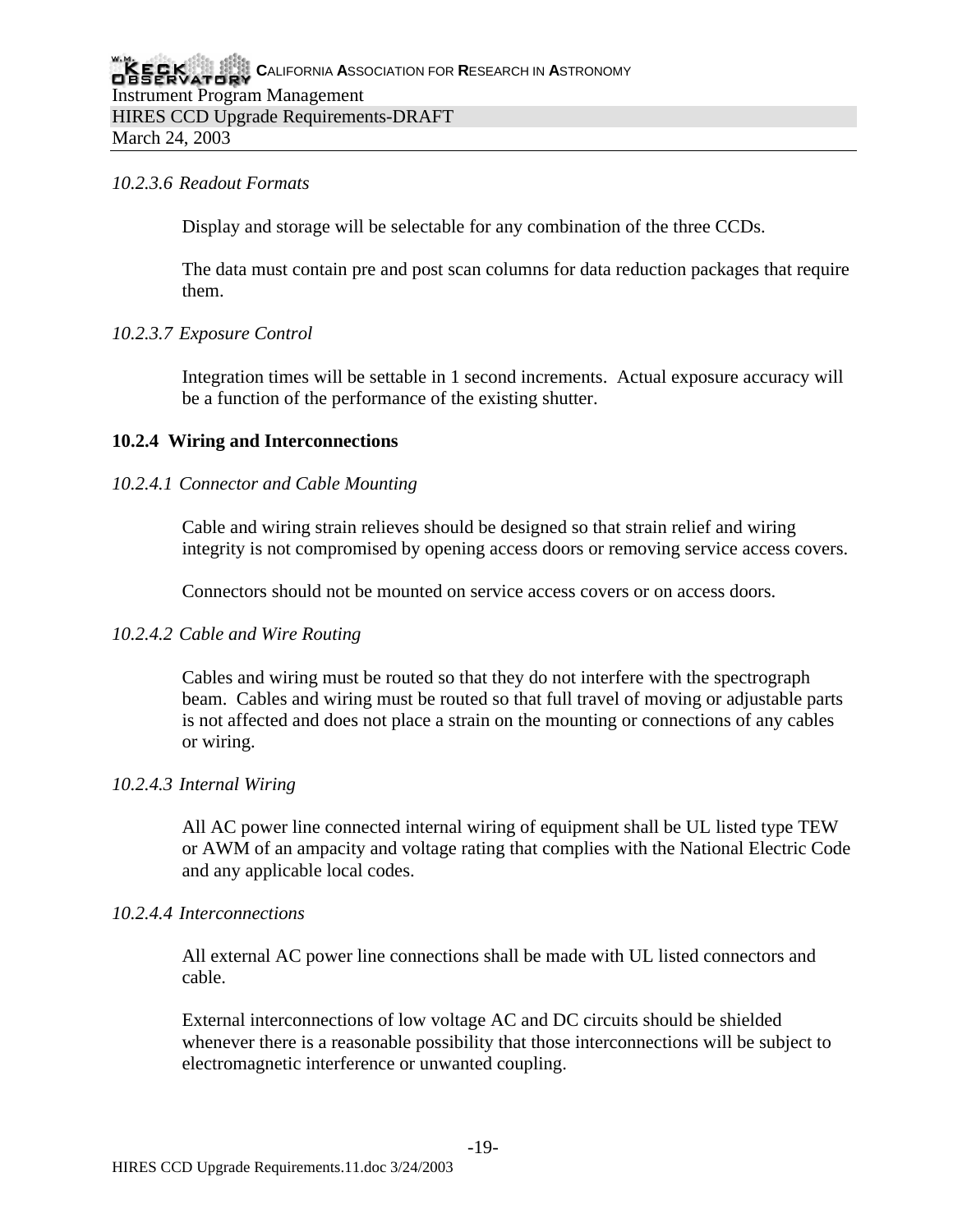Connectors used for low voltage AC and DC circuits should be types conforming to military specification MIL-C-26482, Series 1 and Series 2. MIL-C-5015 series connectors are also acceptable.

## *10.2.4.5 Cable and Wire Ratings*

All wire and cable will be rated for an ambient temperature range of –30 to 100° C.

# *10.2.4.6 Grounding*

The enclosures of all AC power line connected devices shall be provided with a protective earth ground in accord with the requirements of the National Electric Code and any applicable local codes.

All other equipment shall be ground or isolated as required by the ground circuit and shielding requirements of the instrument.

# *10.2.4.7 Code Compliance*

All wire and cable will be of types approved by the National Electrical Code for the application.

## **10.3 DESIGN REQUIREMENTS**

## **10.3.1 Exposure Control**

The hardware and software implementation of the detector exposure control system should permit future implementation of different exposure times for each CCD.

## **10.3.2 Connector and Cable Mounting**

Cable and wiring strain relieves should be designed so that strain relief and wiring integrity is not compromised by opening access doors or removing service access covers.

Connectors should not be mounted on service access covers or on access doors.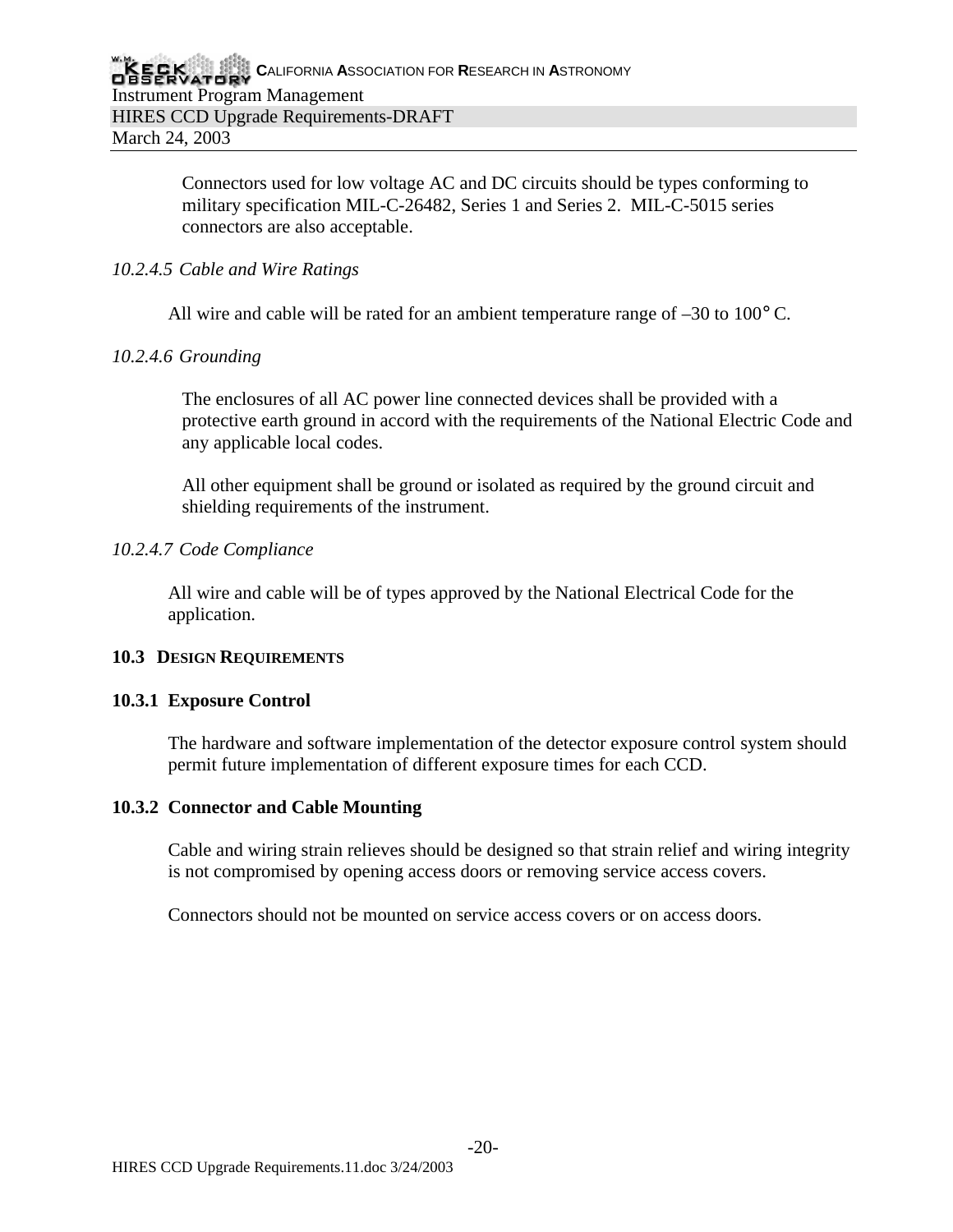# **11 SOFTWARE REQUIREMENTS**

#### **11.1 PERFORMANCE REQUIREMENTS**

The combined system of upgraded CCD controller software, VME crate software and host software should not crash or require a restart more than once every 400 hours of continuous operation.

The VME crate and host software should not impose additional time overheads beyond the CCD readout times.

#### **11.2 IMPLEMENTATION REQUIREMENTS**

The upgraded software will consist of three major components running on three processors, each linked via a high speed bi-directional data link.

#### **11.2.1 CCD Controller Software**

The CCD controller software will be written in DSP56K assembly language to run on the proprietary SDSU-II CCD controller implementation of the Motorola 56K family DSP.

The CCD controller software will communicate with the VME crate software via a proprietary bi-directional fiber optic data link protocol.

## **11.2.2 VME Crate Software**

The VME crate software will be written in the 'C' language to run on a Power PC processor.

The VME Crate software will communicate with the Host software via TCP/IP.

#### **11.2.3 Host Software**

The host software will be written in the 'C' language and the Tcl language to run under Solaris 8 or Linux on a Sun SPARC or Intel x86 architecture.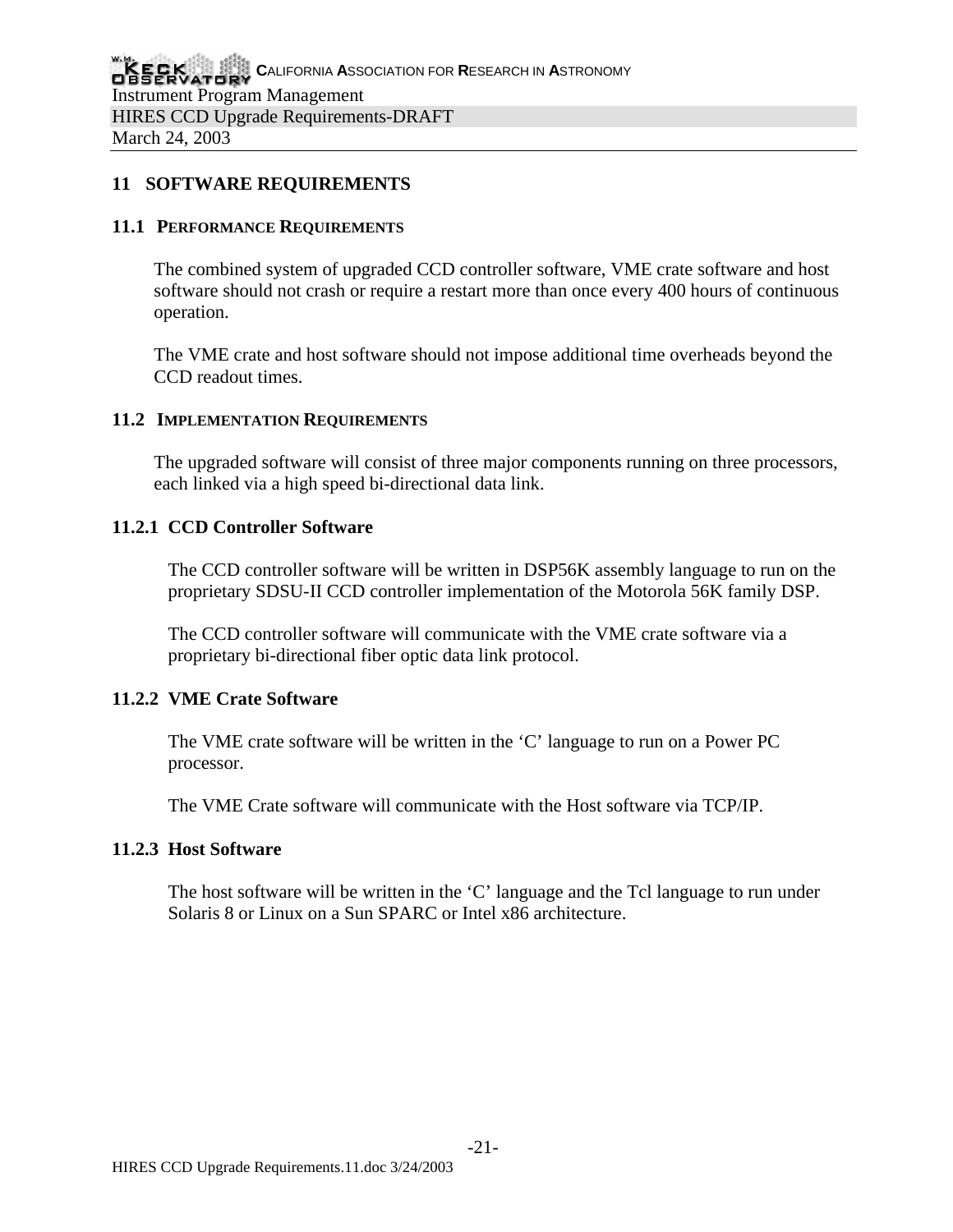## **11.2.4 Image Display**

The image display software must provide at least the following image display and manipulation features:

- 1. Mouse motion performs adjustment of image contrast
- 2. A menu option or button will allow inverting the gray scale
- 3. A single mouse click will re-center the image
- 4. A menu option or button will allow zooming in or out by user selectable increments.
- 5. Selection of regions and performing statistical operations over those regions as follows:
	- 1. Minimum pixel value
	- 2. Maximum pixel value
	- 3. Standard deviation of pixel values
	- 4.  $1<sup>st</sup>$  and  $2<sup>nd</sup>$  moments for pixel values
- 6. A menu option or button in conjunction with a mouse selection will allow display of a one dimensional slice through the image, showing pixel value versus pixel number.
- 7. A menu option will be provided to allow loading images from disk for display and manipulation.
- 8. A menu option will be provided to allow printing an image to a hard copy device.

## **11.2.5 Graphical User Interface**

The HIRES detector readout system should be controlled by a graphical user interface software package that provides at least the following features:

- 1. Gain selection
- 2. Readout clock rate selection
- 3. Readout configuration
- 4. User selectable pixel binning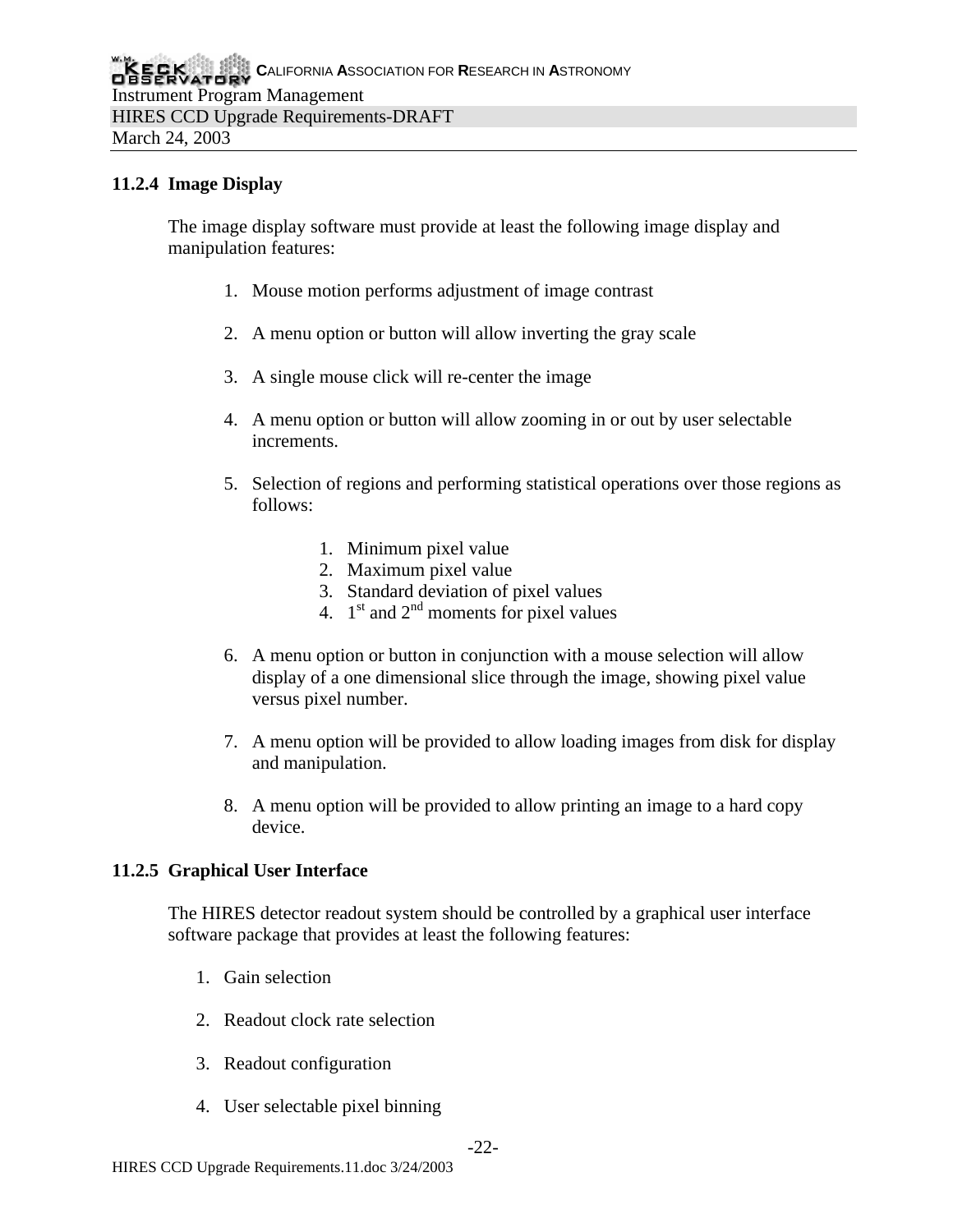- 5. User selectable windowing
- 6. User selectable storage and display formats
- 7. Exposure control setting

## **11.2.6 Echelle Simulator**

New configuration files for the echelle simulator should be supplied.

## **11.2.7 Deliverables**

Software deliverables should be consistent with the requirements of CARA document KSD-3 "*Software Items for the Acceptance Review*" as described in section 1 of that document.

## **11.3 DESIGN REQUIREMENTS**

## **11.3.1 Keyword System**

All new software must implement the existing CARA keyword system. Keywords may be added or deleted from the software as required by the changes in the instrument software.

Keywords must be provided that implement the following functions:

- 1. Status information for exposure, detector readout, disk I/O
- 2. Ion pump status information this part of the GUI may be made obsolete by the planned move of ion pump status to the DCS. Exact requirements with respect to the ion pump are TBD.
- 3. Command to fill the dewar reservoir with LN2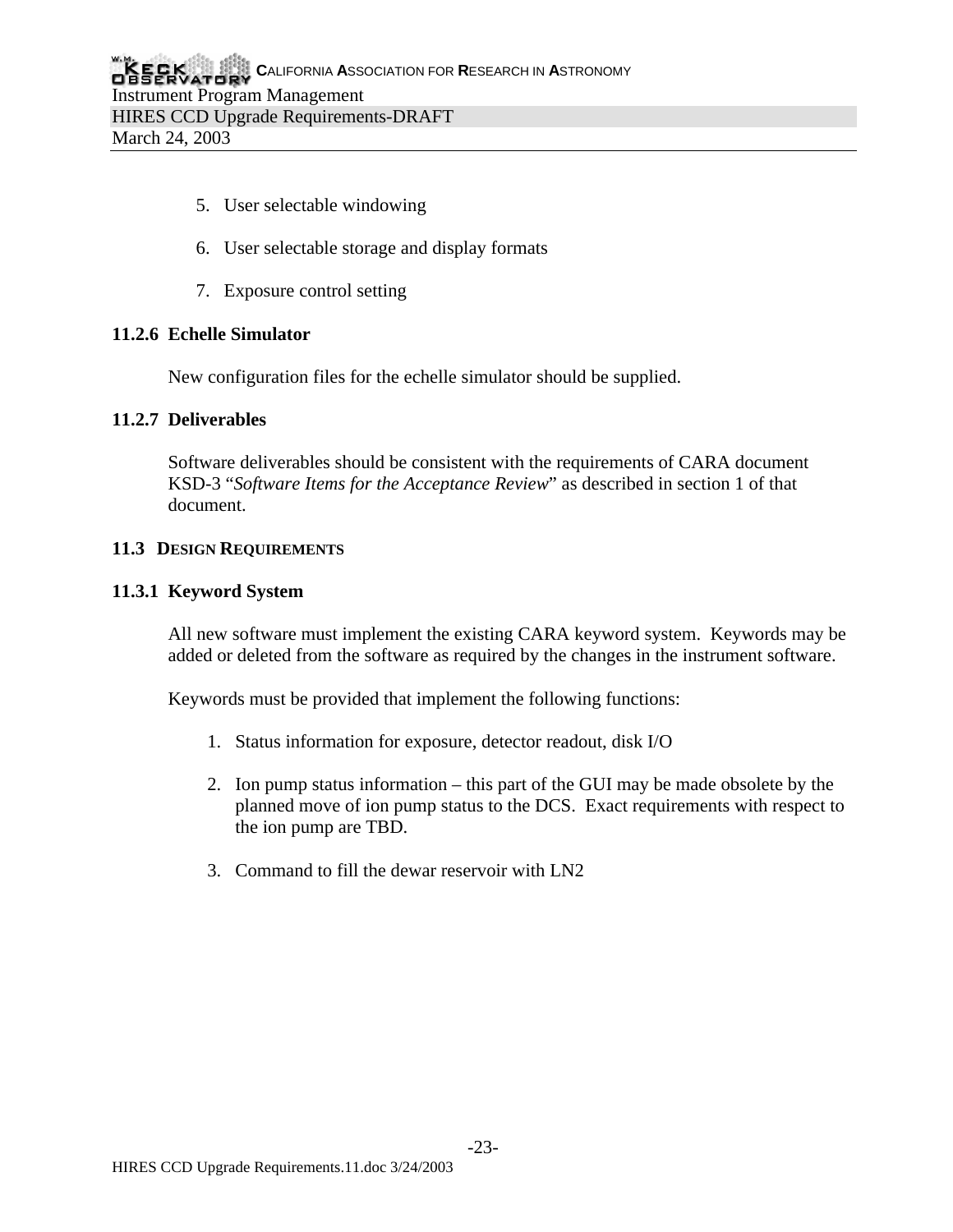#### **11.3.2 Data File Formats**

Data is to be written as a multi-HDU FITS file.

Multi-HDU format FITS files are to be IRAF compatible subject to the availability of current file format information.

UCO/Lick has commented:

*"We recognize that there can be files, which conform to the FITS standard, from which the current routines in the IRAF package 'mscred' cannot access some of the HDUs.*

*We recognize that NOAO does not publish a specification for the FITS extension structure of multi-HDU mosaic files, nor for the keyword names and semantics that are expected by IRAF.*

*We recognize that the specifications that NOAO has published regarding multi-HDU FITS files for mosaic detectors are spread over many different web pages, incomplete, and self-contradictory.* 

*We recognize that the IRAF software may be modified at any time such that it expects different HDU structure and/or keywords.*

*Nevertheless, Multi-HDU format FITS files produced by the new HIRES mosaic CCD system SHOULD be compatible with the current version of the IRAF package 'mscred' inasmuch as the input expectations of that package can be ascertained from the documentation published by NOAO."*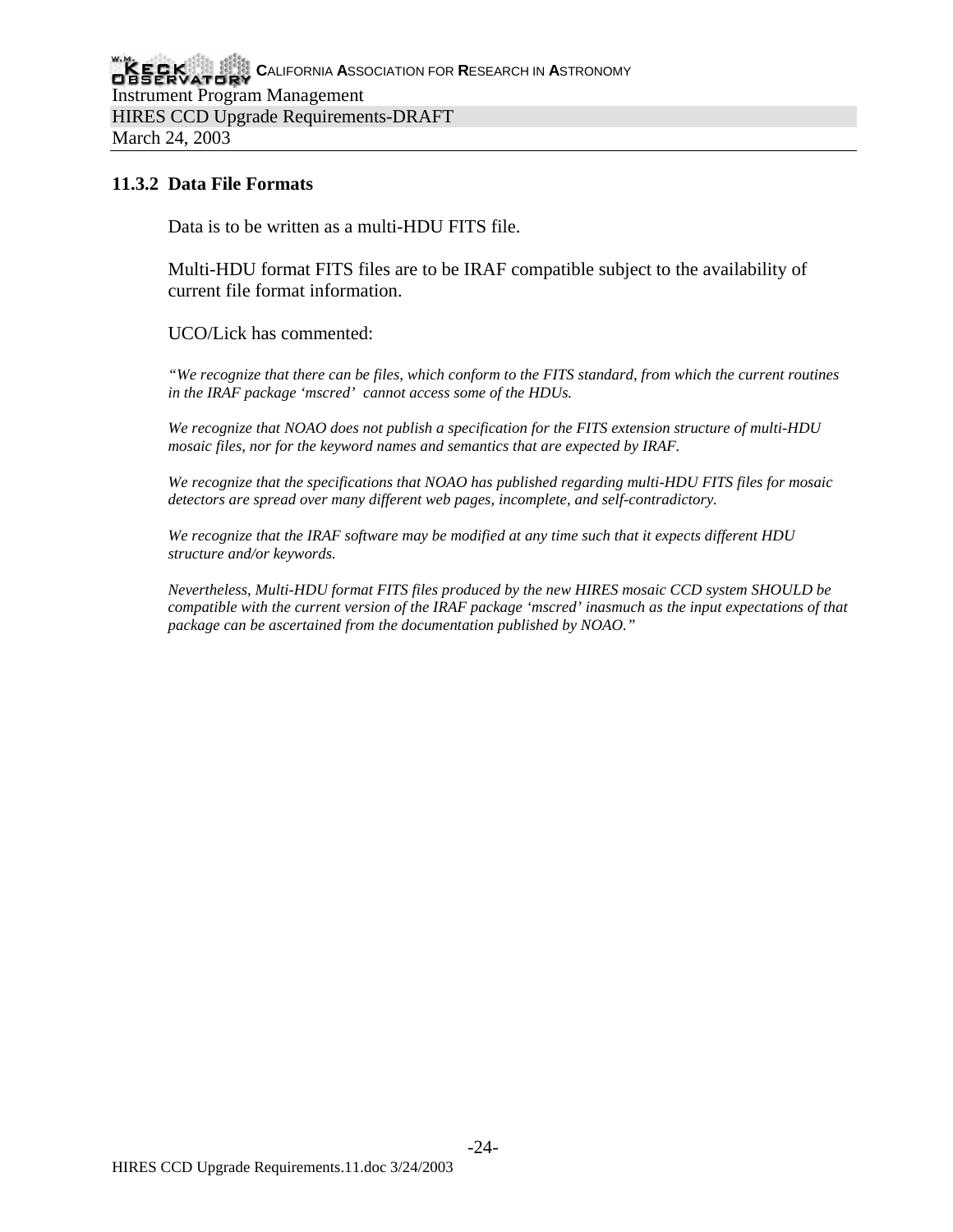# **12 INTERFACE REQUIREMENTS**

#### **12.1 PERFORMANCE REQUIREMENTS**

#### **12.1.1 Cooling Hold Time**

| 'arameter                | Min.     | ⌒<br>50al         | -<br>Max. | $\mathbf{v}$<br>. .<br>Units | Notes |
|--------------------------|----------|-------------------|-----------|------------------------------|-------|
| - hloi<br>Cooling<br>ime | ററ<br>ZU | $2^{\circ}$<br>∠⊤ | -         | hours                        | . .   |

Notes:

1. Defined as the boil-off time for 90 percent of the capacity of the LN2 reservoir.

#### **12.1.2 Implementation Requirements**

#### *12.1.2.1 LN2 Fill*

The LN2 fill must have an overflow shield so that loss of vacuum does not result from Oring freezing.

In the event of auto-fill failure, manual fill must be possible without entering the HIRES enclosure.

#### *12.1.2.2 Stray Light*

Any new encoders supplied must not introduce stray light into the spectrograph.

#### *12.1.2.3 Vacuum*

The vacuum pump port must allow use of standard fittings and mate with the Varian pumps in use on the summit.

The new dewar must be compatible with CARA's choice of ion pump.

#### **12.1.3 Design Requirements**

#### *12.1.3.1 LN2 Fill*

The dimensions of the LN2 can must allow the current liquid nitrogen fill lines to be used.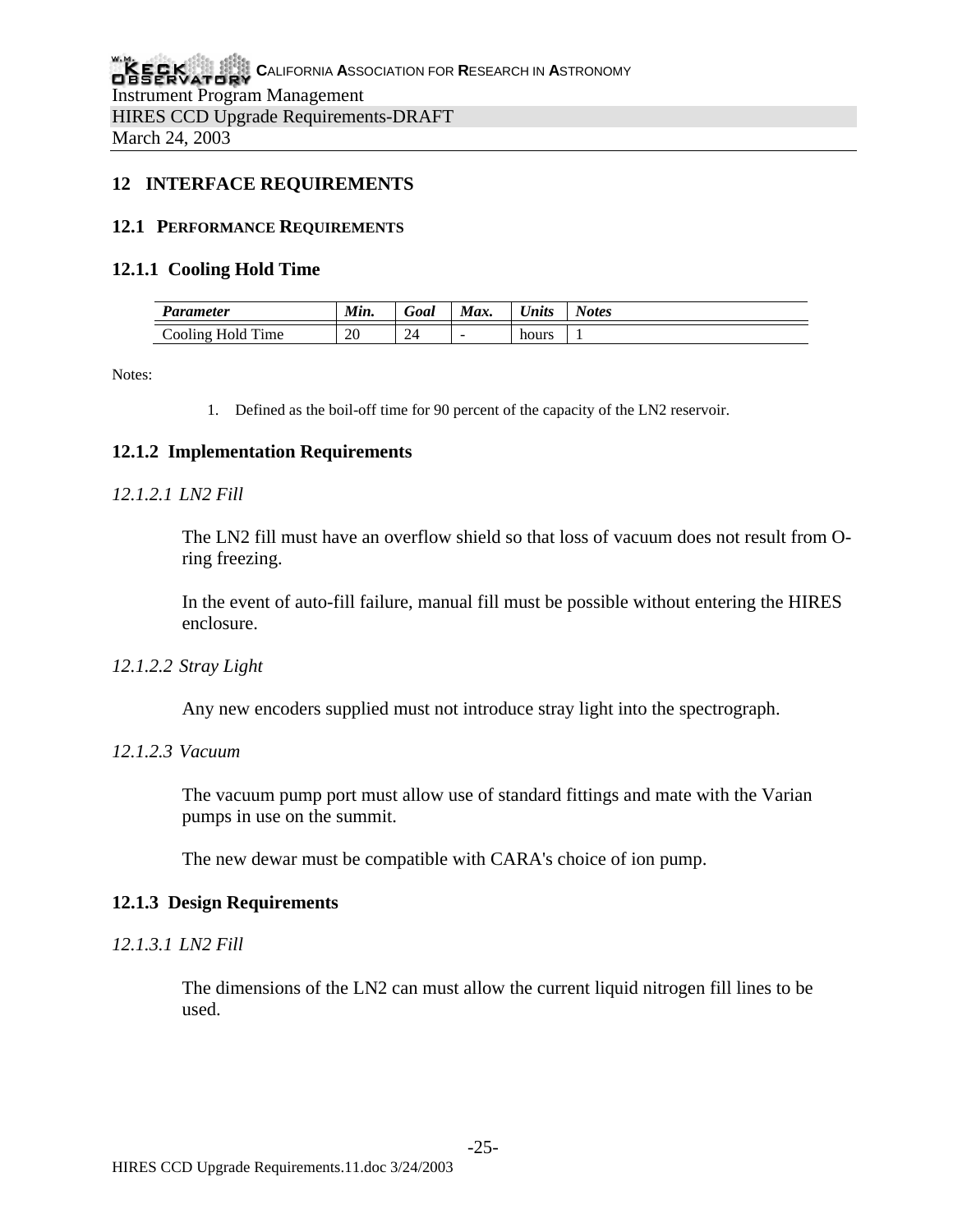# **13 RELIABILITY REQUIREMENTS**

The Mean Time Between Failure (MTBF) of the HIRES spectrograph when the upgrade is completed should be equal to or better than the MTBF of the instrument prior to the upgrade.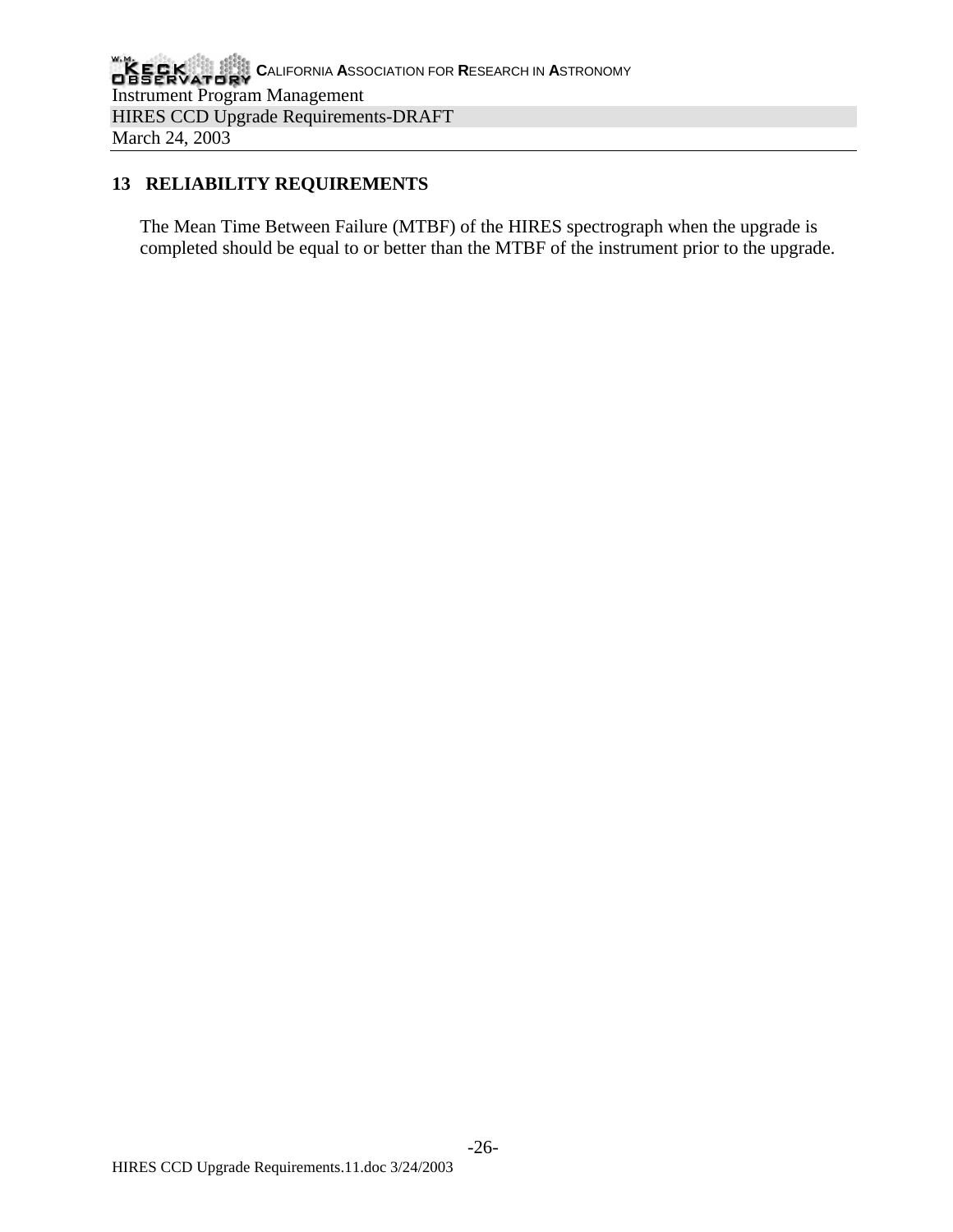# **14 SERVICE AND MAINTENANCE REQUIREMENTS**

The HIRES CCD upgrade should not introduce any new serviceability or maintenance requirements other than those necessitated by the additional electronic components and interconnections.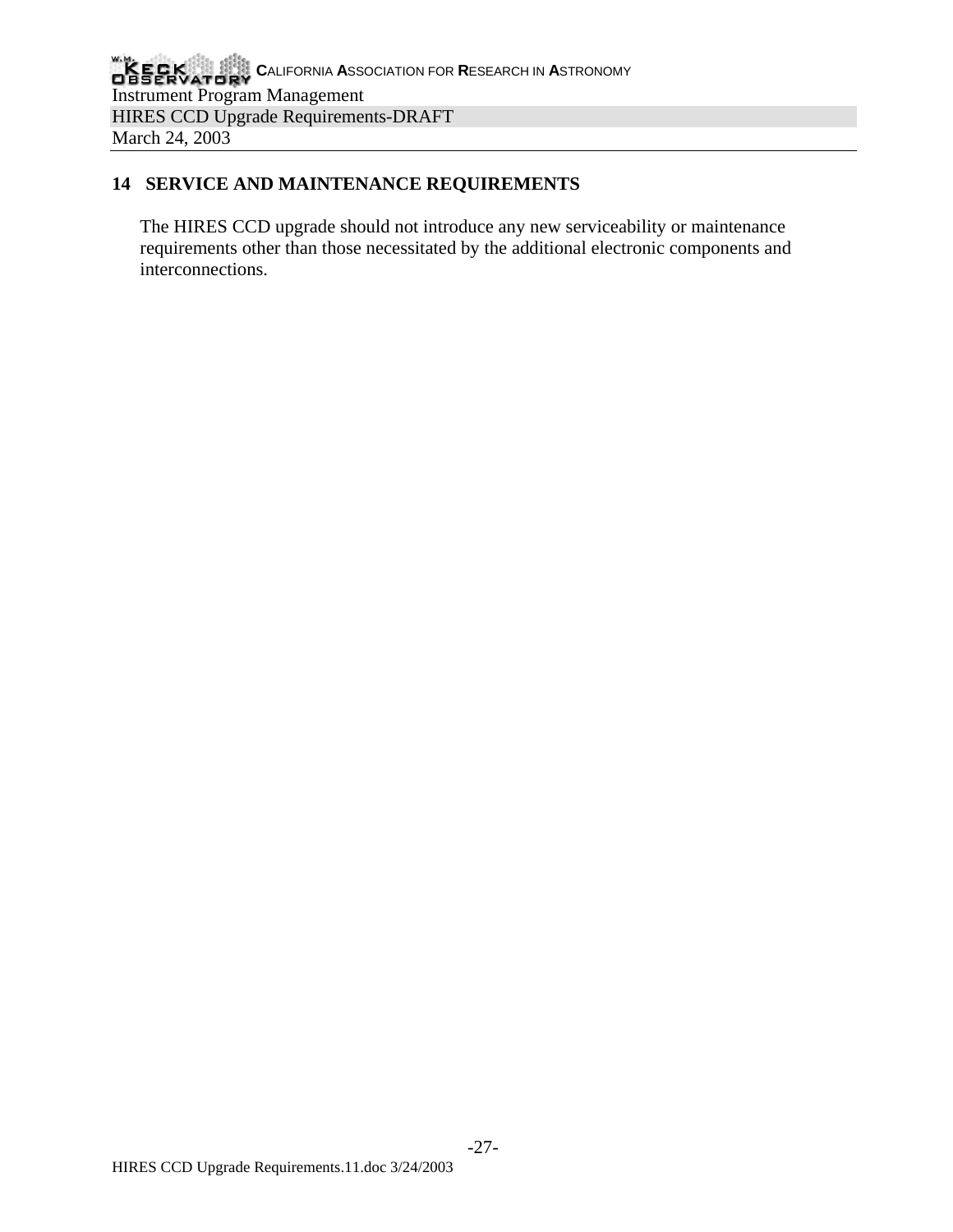# **15 SPARES REQUIREMENTS**

The following spare parts should be delivered with the HIRES CCD upgrade:

- 1. 1 "half stuffed" SDSU-II Video Board
- 2. 1 SDSU-II Timing board
- 3. 1 SDSU Clock boards
- 4. 1 SDSU Utility board
- 5. 1 spare of each power supply
- 6. 1 spare of each configuration of CCD interconnect cable (internal to dewar)
- 7. 1 spare CCD interface analog switch board, pre-amp board and filter board.

All spares should be tested by actual operation in the complete system and documentation of the testing should be provided.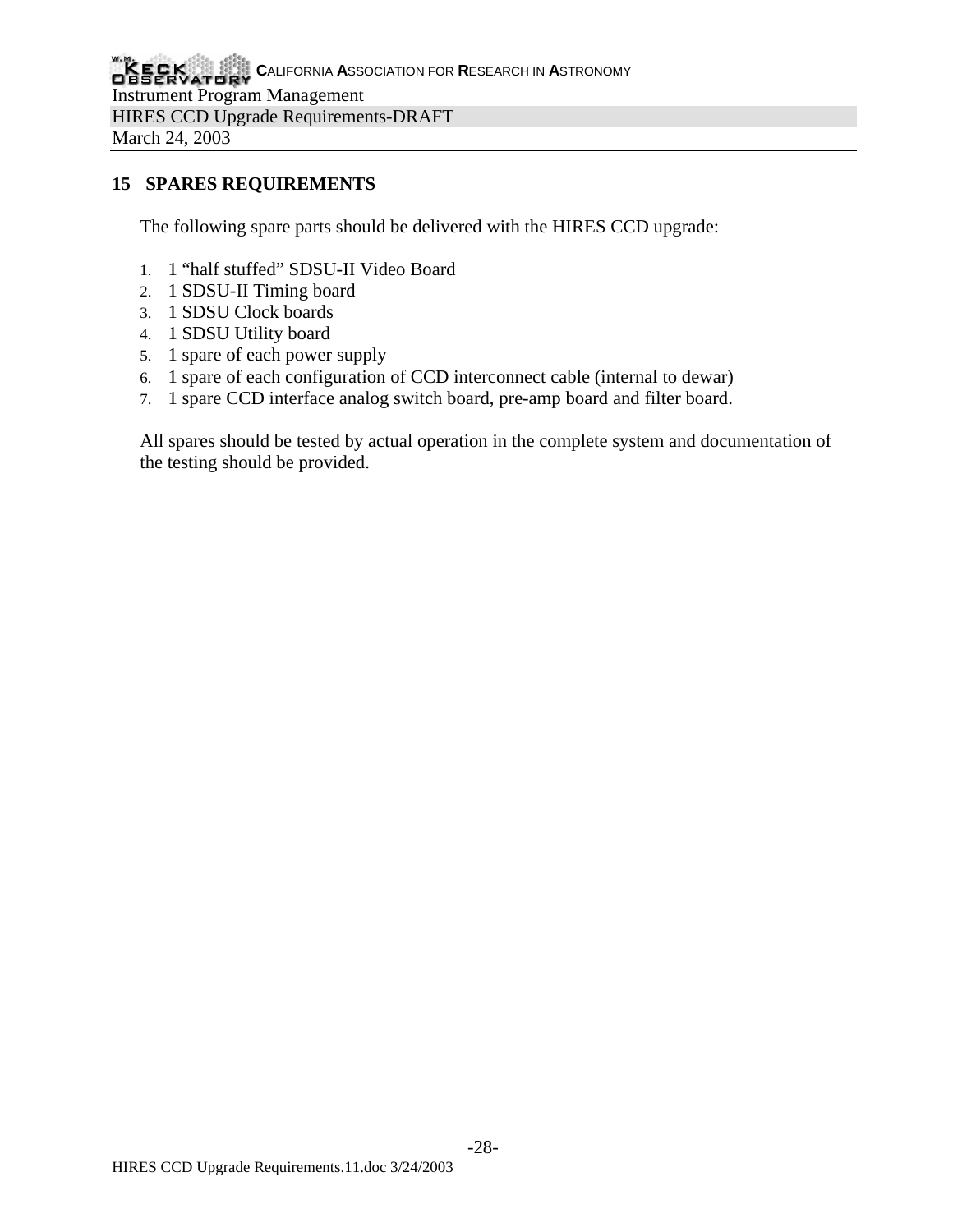# **16 DOCUMENTATION REQUIREMENTS**

Unless otherwise specified all documents should be provided in electronic form on CD-ROM and printed in bound hardcopy form. The electronic form of documentation should be supplied in the editable file format of the software used to create the documentation and also in the Adobe® Portable Document Format (PDF) file format.

## **16.1 DRAWINGS**

## **16.1.1 Introduction**

The drawing package shall conform to the following standards, unless otherwise indicated.

## **16.1.2 Drawing Standards**

## *16.1.2.1 Format*

Each sheet shall conform to ANSI Y14.1-1980, A "*Size and Format*". Drawing size shall be determined on an individual basis.

#### *16.1.2.2 Title Block*

The title block shall identify the following:

- − Development group
- − Drawing number
- − Title
- − Designer
- − Draftsman
- − Scale
- − Method for determining next higher assembly.

## *16.1.2.3 Parts Lists, Data Lists and Index lists*

All drawings shall include parts and materials lists in accordance with ANSI Y14.34M-1982. All items shall be identified with an item number or other label (with reference to the drawing number if one exists) for each part or component with all information required for procurement.

## *16.1.2.4 Assembly Drawings*

Assembly drawings shall include all relevant views required to clearly define the assembly including isometric and exploded views.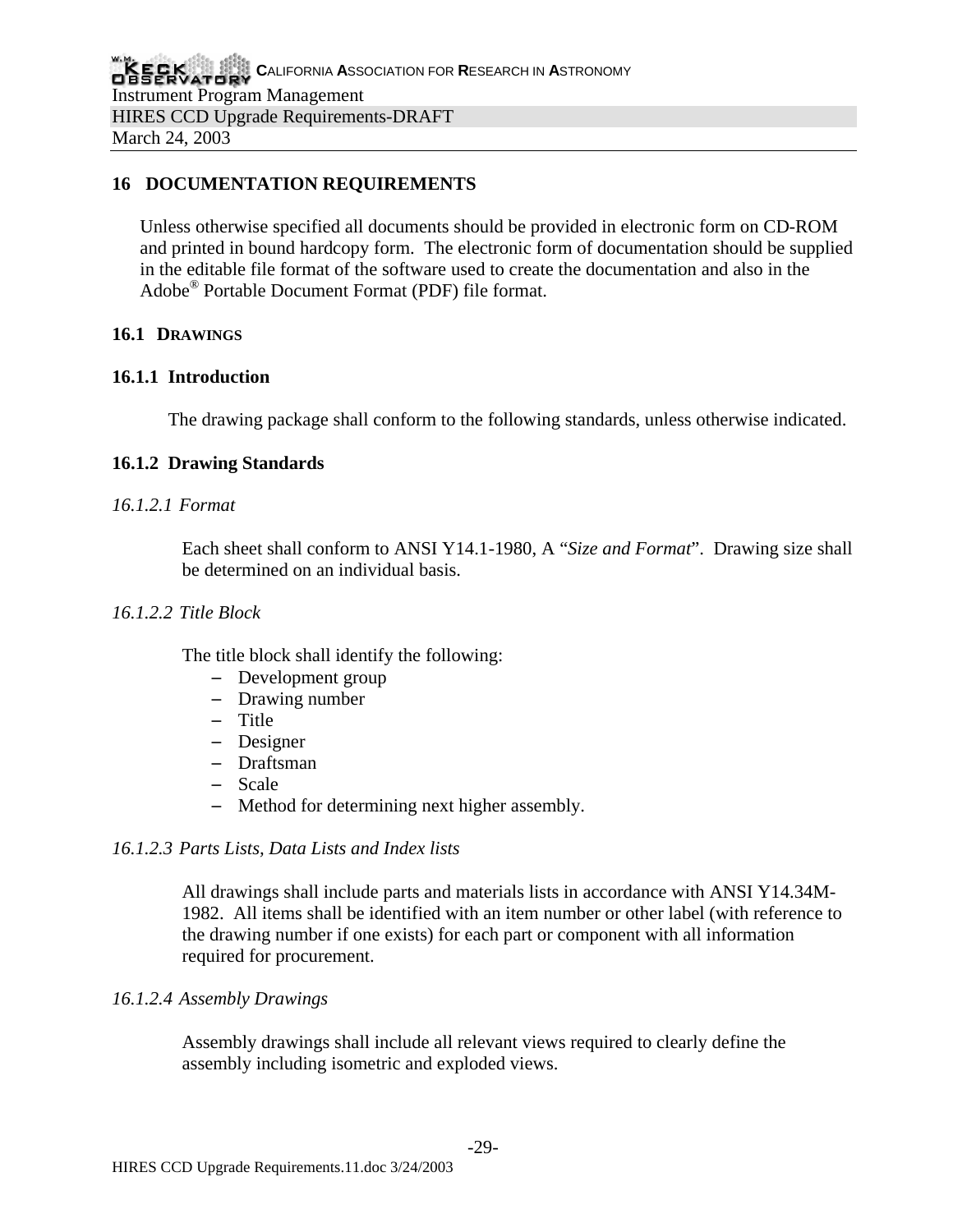## *16.1.2.5 Detail Drawings*

All detail drawings shall include all views, geometry, dimensions and feature controls required to duplicate the existing part in accordance with ANSI 14.5M-1982.

*16.1.2.6 Multi and Sectional View Drawings*

Multi and Sectional View Drawings shall be developed in accordance with ANSI 14.3M-1975 (R1980).

# *16.1.2.7 Fluid Power*

Fluid power systems shall include schematics in accordance with ANSI14.7Y-1966 (R1980).

## **16.1.3 Dimensions and Tolerances**

Dimensions and tolerances shall be indicated in accordance with ANSI 14.5M-1982.

## **16.1.4 Finishes**

Surface finishes shall be described in accordance with ANSI 14.5M-1982.

# **16.2 MANUALS**

## **16.2.1 Operating Manuals**

Updated operation manuals shall be provided.

## **16.2.2 Maintenance Manuals**

Updated maintenance manuals shall be provided and shall conform to the following:

- − Maintenance manuals shall indicate preventive or corrective maintenance
- − Maintenance procedures shall list all steps required to perform the specified maintenance
- − Maintenance manuals shall reference figures (with item numbers or labels) and relevant drawings
- − Maintenance manuals shall identify required tools and describe how specialty tools are obtained